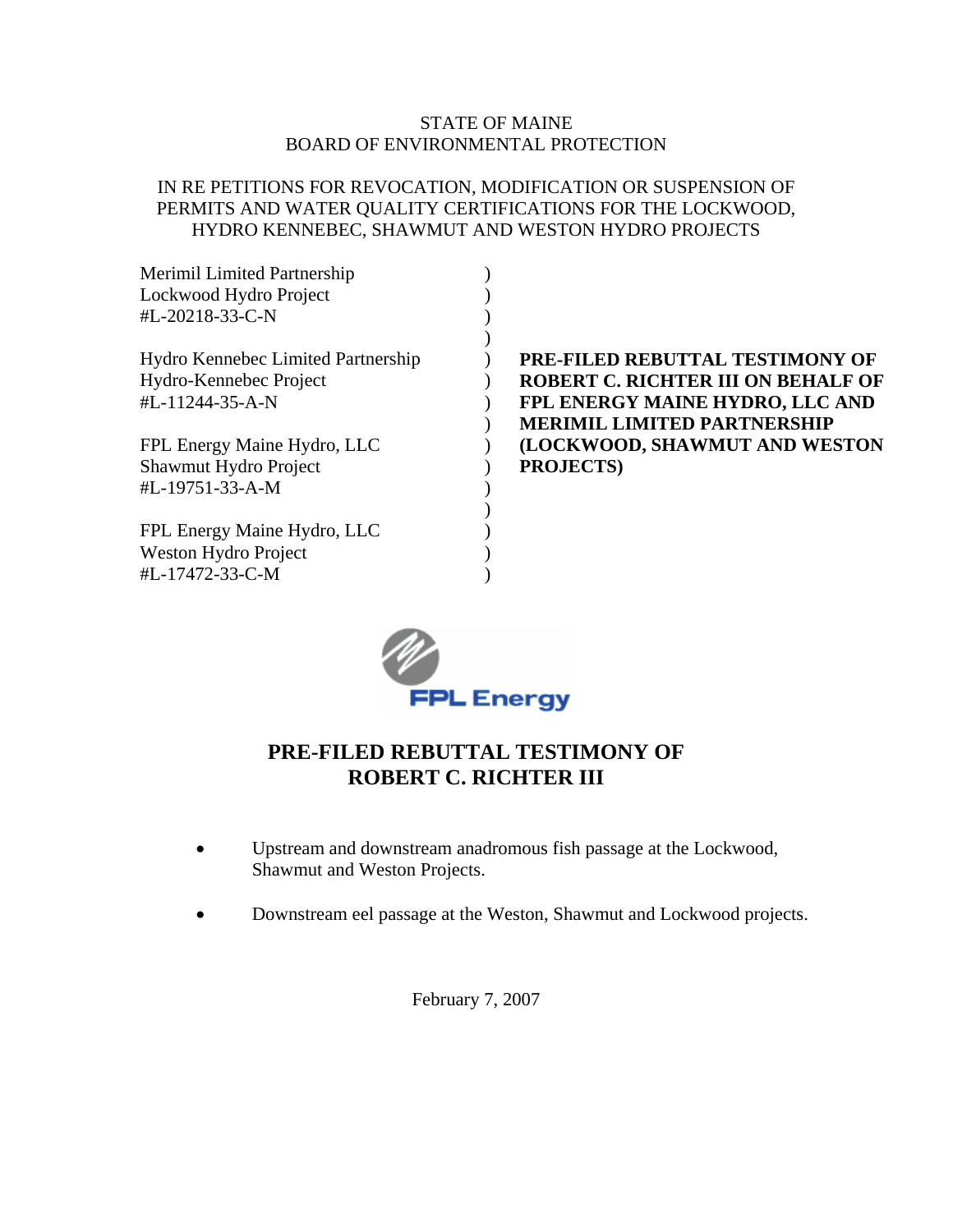### **PRE-FILED REBUTTAL TESTIMONY AND EXHIBITS OF ROBERT C. RICHTER III**

### **TABLE OF CONTENTS**

| <b>TESTIMONY</b> |                                                                                                                                                              | Page           |
|------------------|--------------------------------------------------------------------------------------------------------------------------------------------------------------|----------------|
|                  | Purpose and Scope of Rebuttal Testimony                                                                                                                      | 1              |
|                  | <b>Summary of Rebuttal Testimony</b>                                                                                                                         |                |
|                  | <b>Rebuttal of FOMB's Testimony</b>                                                                                                                          | $\overline{c}$ |
|                  | <b>Upstream Anadromous Fish Passage</b><br>$\circ$                                                                                                           | $\overline{c}$ |
|                  | FOMB's Claims that Trapping and Trucking of<br>Anadromous Species for Upstream Passage is not<br>Effective are Not Supported by the Facts.                   | $\overline{2}$ |
|                  | o Downstream Anadromous Fish Passage                                                                                                                         | 3              |
|                  | FOMB's Concerns for Downstream Passage of Migratory<br>Fish are Adequately Addressed.                                                                        | 3              |
|                  | Downstream Eel Passage<br>$\circ$                                                                                                                            | 4              |
|                  | FOMB's Claims that Severe Eel Kills Occur at the Subject<br>п.<br>Dams are Not Supported.                                                                    | $\overline{4}$ |
|                  | FOMB's Proposed Passage Requirements Are Based on<br>٠<br>an Unproven Assumption that Existing Passage Measures<br>at the Subject Projects are Not Adequate. | 5              |
|                  | Rebuttal of Douglas Watts' Testimony                                                                                                                         |                |
|                  | <b>Upstream Anadromous Fish Passage</b><br>$\circ$                                                                                                           | 8              |
|                  | Mr. Watts' Claims That The Dams Do Not Provide<br><b>Upstream Passage For Anadromous Species Is Not</b><br>Supported By The Facts.                           | 8              |
|                  | o Downstream Eel Passage                                                                                                                                     | 9              |
|                  | Mr. Watts' Claims that the Subject Dams Do Not Provide<br>Safe Passage for Adult American Eels is Not Supported<br>by Any Site Specific Evidence.            | 9              |
|                  | Conclusion                                                                                                                                                   | 10             |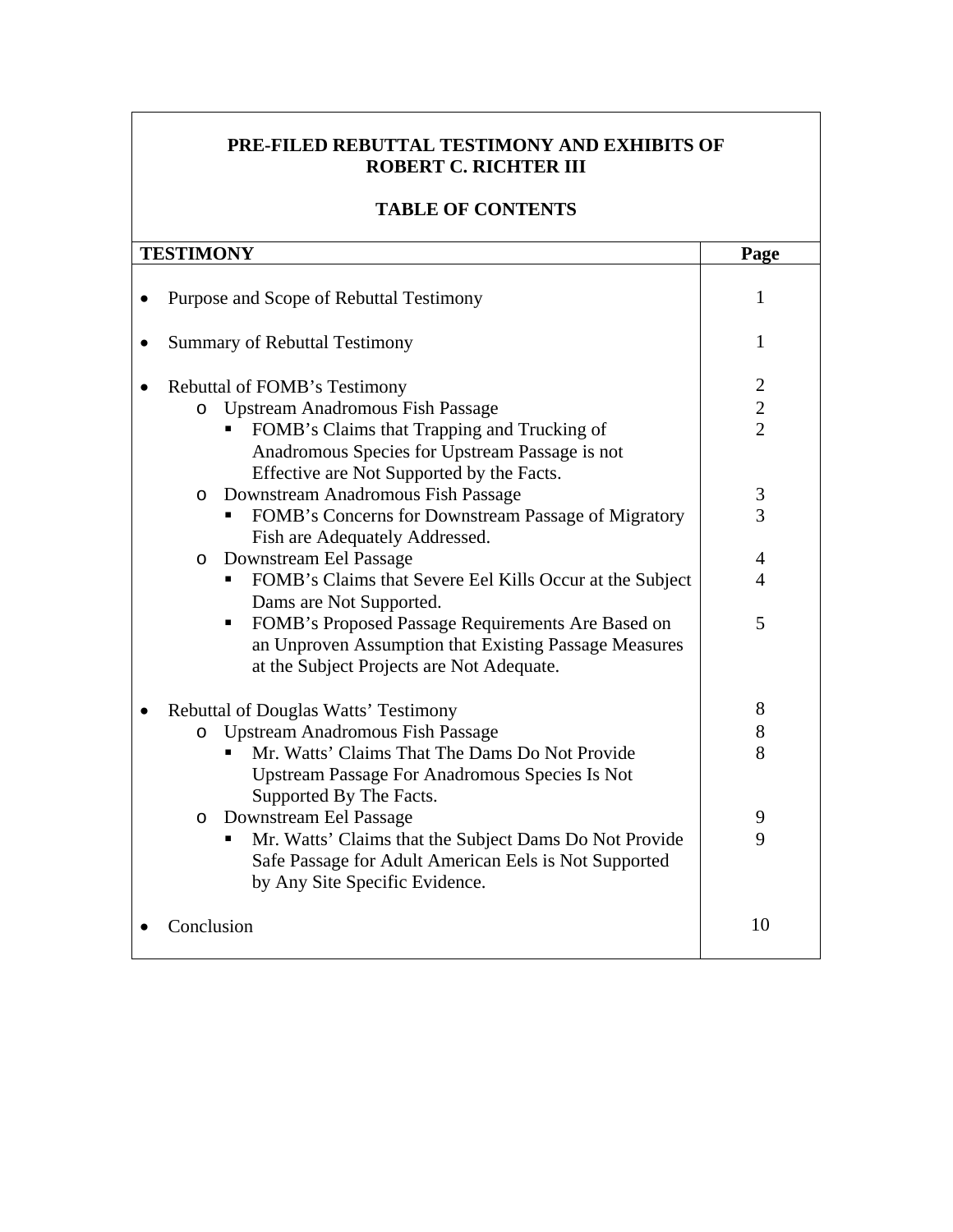### **PRE-FILED REBUTTAL TESTIMONY AND EXHIBITS OF ROBERT C. RICHTER III**

### **TABLE OF CONTENTS**

| <b>EXHIBITS</b>                                                                                                             | No.     |
|-----------------------------------------------------------------------------------------------------------------------------|---------|
| Weston Project Downstream Fish Passage Alternative Spillage Routes                                                          | FPLE-18 |
| Weston - South Channel Dam, Powerhouse, Log Sluice Gate, Stanchions                                                         | FPLE-19 |
| Weston – South Channel Dam, Log Sluice Gate Opening                                                                         | FPLE-20 |
| Weston - South Channel Dam, Log Sluice Gate Discharge                                                                       | FPLE-21 |
| Weston - North Channel Dam, Taintor Gates                                                                                   | FPLE-22 |
| Shawmut Project Downstream Fish Passage Alternative Spillage Routes                                                         | FPLE-23 |
| Shawmut - Spillway                                                                                                          | FPLE-24 |
| Shawmut - Surface Gate Sluice                                                                                               | FPLE-25 |
| Shawmut - Taintor Gate (Deep Gate Located Below Taintor Gate)                                                               | FPLE-26 |
| Shawmut – Taintor Gate, Deep Gate and Surface Sluice Gate Discharges                                                        | FPLE-27 |
| Lockwood Project Downstream Fish Passage Alternative Spillage Routes                                                        | FPLE-28 |
| Lockwood - Spillway                                                                                                         | FPLE-29 |
| Lockwood – Deep Gates, Turbine Intake Racks (Units 1-6), Dewatered                                                          | FPLE-30 |
| Lockwood – Surface Sluice Gate, Turbine Intake Racks (Unit 7),<br>Attraction Water Intake for Upstream Fish Lift, Dewatered | FPLE-31 |
| Lockwood – Surface Sluice Gate Discharge                                                                                    | FPLE-32 |
| Lockwood - Fish Lift, Trap and Truck Facility                                                                               | FPLE-33 |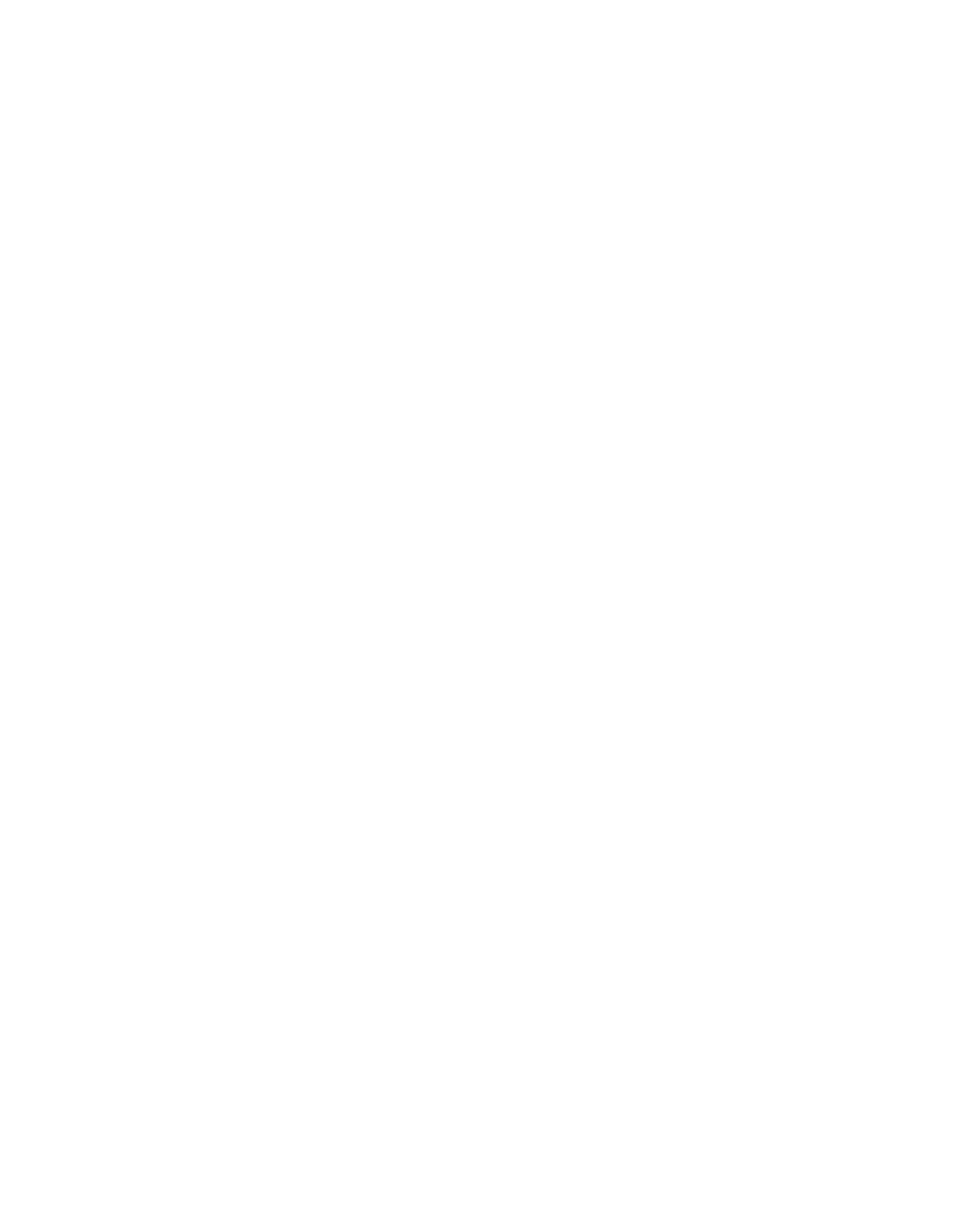# **MAINE BOARD OF ENVIRONMENTAL PROTECTION KENNEBEC RIVER PETITIONS PRE-FILED REBUTTAL TESTIMONY OF ROBERT C. RICHTER III**

#### **PURPOSE AND SCOPE OF REBUTTAL TESTIMONY**

The purpose and scope of my rebuttal testimony is to provide additional information and clarification regarding claims made by Friends of Merrymeeting Bay (FOMB) and Douglas Watts in their direct testimony, specifically on the subjects of upstream and downstream anadromous fish passage and downstream American eel passage at the Weston, Shawmut and Lockwood projects on the Kennebec River.

#### **SUMMARY OF REBUTTAL TESTIMONY**

In my opinion, Petitioners have not met their burden of proof to demonstrate that the projects pose a threat to human health or the environment, that the owners have violated any laws administered by the DEP, or that there has been a change in a condition or circumstance that requires revocation, suspension or modification of the terms the water quality certifications for the Lockwood, Shawmut or Weston projects.

The petitioners' claim that upstream and downstream passage measures for anadromous species are not adequate at the projects is not supported by any site specific facts. In my professional opinion adequate upstream and downstream passage measures are provided for at the projects in accordance with the KHDG agreement and the water quality certifications for the projects.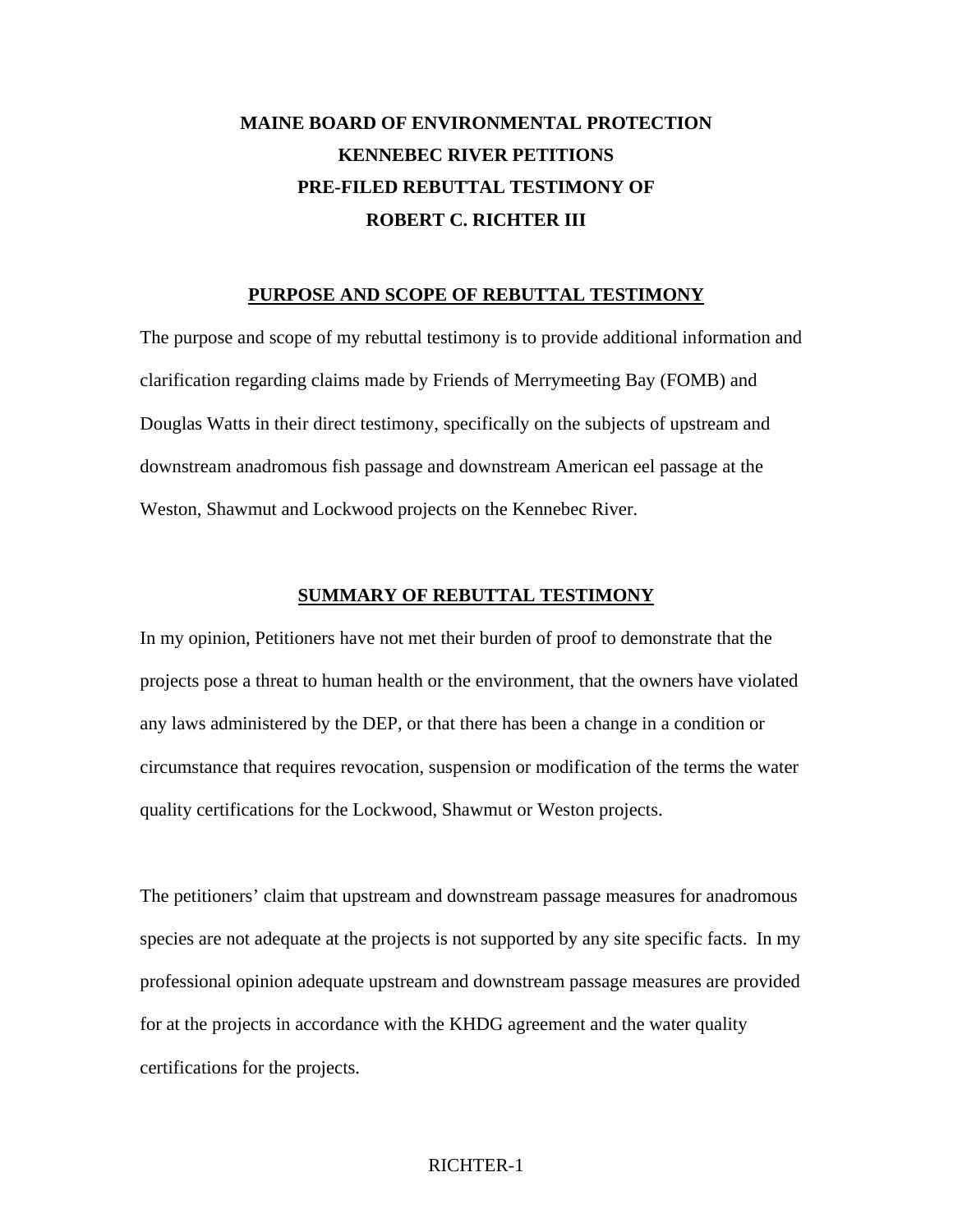The petitioners' claims that significant eel mortality is occurring at the subject dams are not supported by any specific evidence. In my professional opinion, the petitioners have not demonstrated that adequate downstream eel passage is not presently being provided for at the Lockwood, Shawmut and Weston projects through existing measures. As discussed below, FPLE will implement the planned effectiveness studies in 2007 and 2008. If the studies demonstrate that eels are not passing the project(s) effectively via existing interim passage routes, then FPLE will, subsequent to consultation with the resource agencies, provide facilities and or operational modifications to provide costeffective passage.

Therefore, the Board should deny the petitions.

#### **REBUTTAL OF FOMB'S TESTIMONY**

#### o **Upstream Anadromous Fish Passage**

### **FOMB's Claims that Trapping and Trucking of Anadromous Species for Upstream Passage is not Effective are Not Supported by the Facts.**

FOMB's direct testimony on page 10, ¶ 27 states that, *"To illustrate the inherent inefficiency one need look no farther that DMR's artificial passage through trap and truck, of 100,000 to 140,000 alewives at Fort Halifax on the Sebasticook. Without a dam the estimated 2 million fish population could be expected to migrate naturally upstream."*

FOMB's testimony fails to discuss the fact that the numbers of fish that are trapped and transported from the Fort Halifax facility are not an indication of the efficiency of the passage system, but instead are based upon fisheries management decisions by the DMR.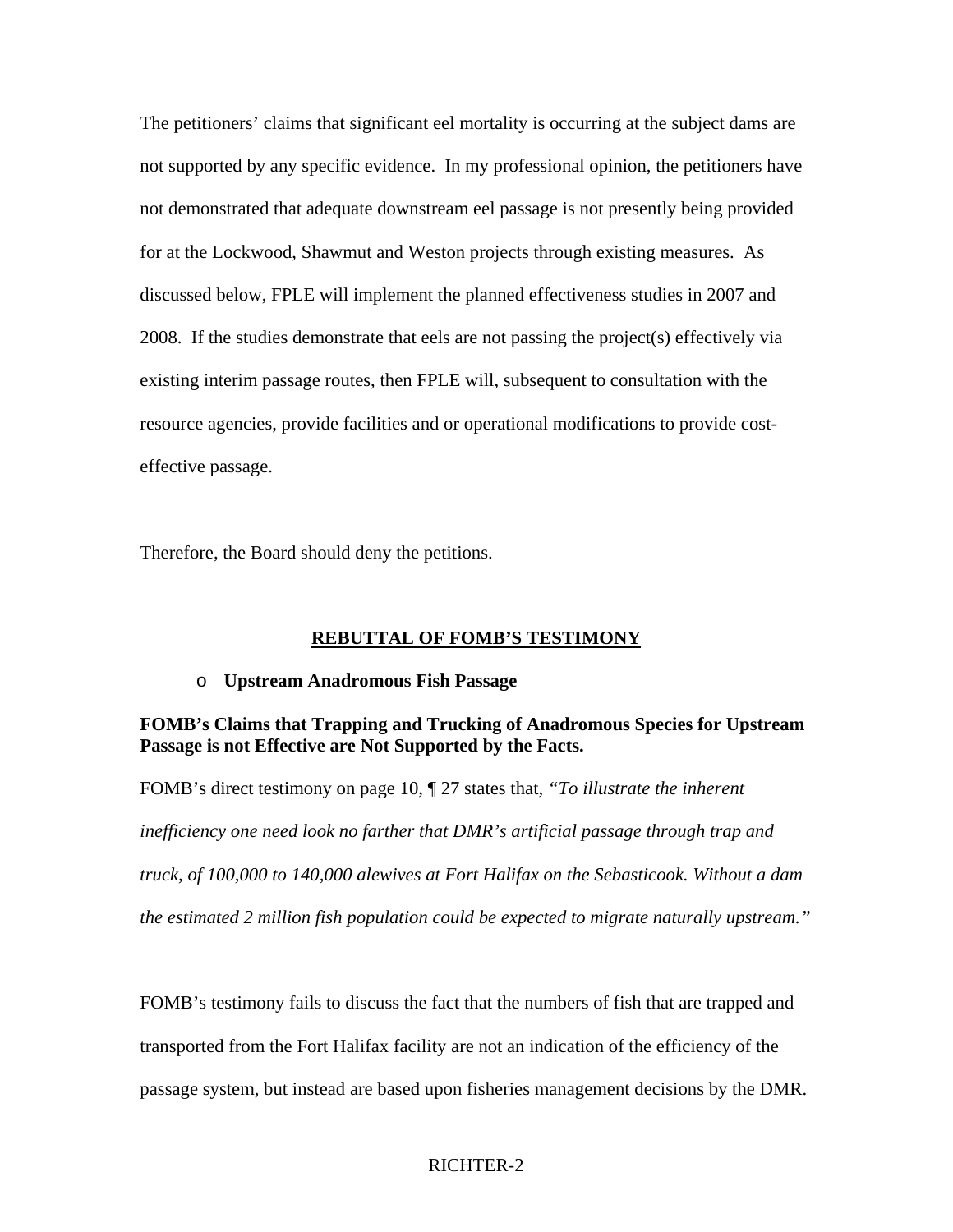In fact, the trap and transport system at Fort Halifax has been very effective for stocking alewives in the Kennebec River basin, including stocking many lakes that would otherwise not have been available for alewives in the absence of the trap and transport system.

The fish lift, trap, sort and truck facilities constructed at the Lockwood Project in 2006 are designed to provide safe and effective passage for anadromous species. The effectiveness of trap and truck systems, especially as applicable to the Kennebec River dams that are the subject of this proceeding, are discussed further in the rebuttal testimony of Mr. Kulik.

#### o **Downstream Anadromous Fish Passage**

### **FOMB's Concerns for Downstream Passage of Migratory Fish are Adequately Addressed.**

FOMB at page 12, ¶ 28, states its concern that "*Fish transported to habitats above dams as part of the state's restocking efforts need to out-migrate."* The Weston, Shawmut and Lockwood dams all provide interim measures or routes for downstream passage of migratory fish, including anadromous species and American eel. These are discussed in my direct testimony (see Richter Direct, pages 8-10 and 14). To further illustrate the routes that are available for downstream migrants, I attach hereto EXHIBITS FPLE-18 through 31. EXHIBITS FPLE-18 through 22 illustrate the downstream routes available at the Weston Project; EXHIBITS FPLE-23 through 27 illustrate the downstream routes available at the Shawmut Project; and, EXHIBITS FPLE-28 through 32 illustrate the downstream routes available at the Lockwood Project. These routes will be tested to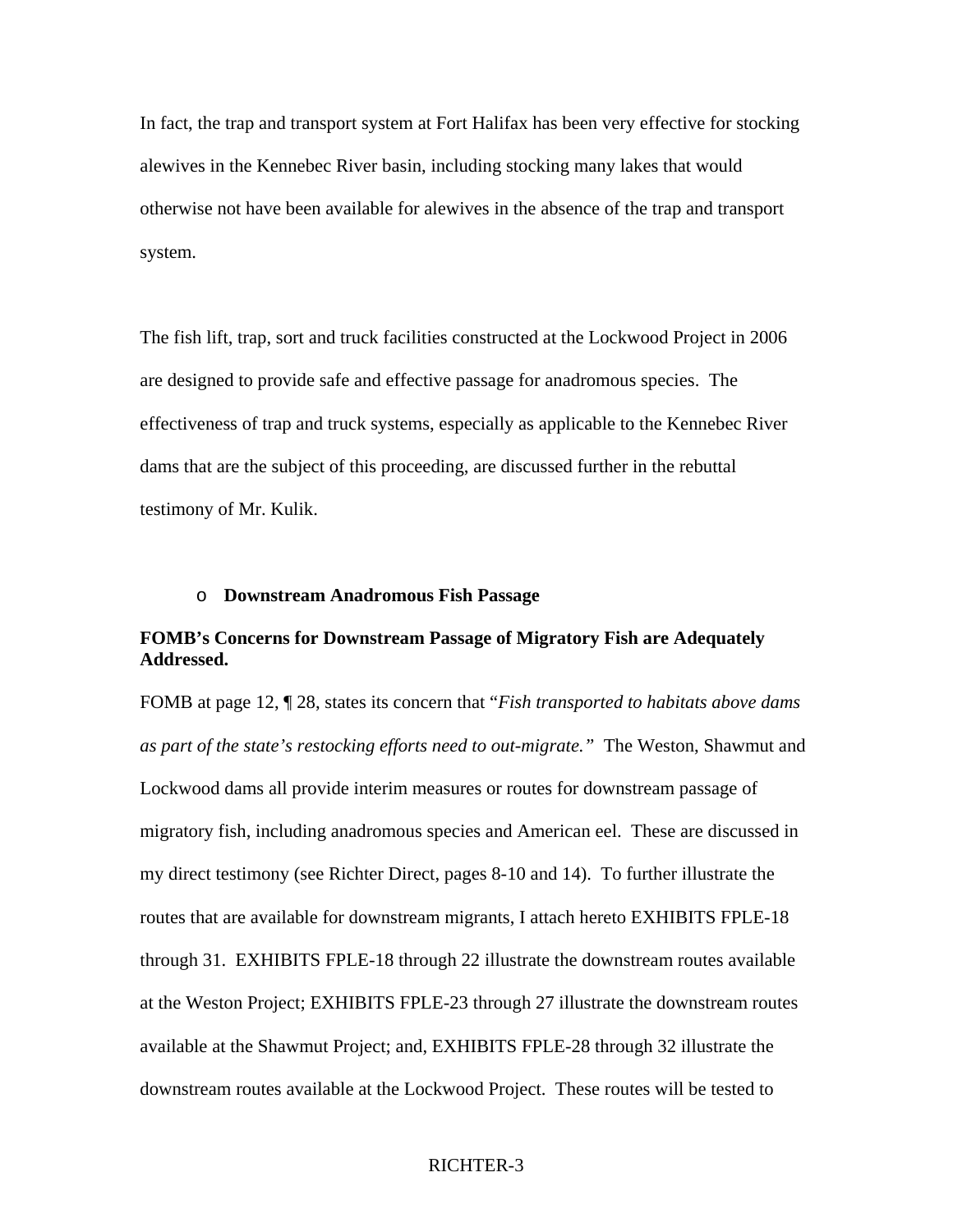demonstrate their effectiveness and/or determine the need for additional downstream passage measures (see Richter Direct pages 8-10 and 14-15).

FOMB's direct testimony on page 13, ¶28, claims that "*… there have been massive kills of alewives observed at the Shawmut, Burnham, Benton Falls and American Tissue dams*". The Board should first be aware that only one of these dams, Shawmut, is even on the Kennebec River. Second, the claim at Shawmut is unsupported by the facts; FOMB provides no documentation of a "massive" alewife kill occurring at the Shawmut Project. I am not aware of any "massive" alewife kill at Shawmut. Indeed, if "massive" alewife kills were in fact occurring at Shawmut, certainly there would be documented reports on file with MDMR or other forms of evidence - but in fact there are none. In discussions with Dr. Gail Wippelhauser, a senior fishery biologist at DMR who manages anadromous fish restoration on the Kennebec River, she has stated that she likewise has no knowledge or information about any type of "massive" alewife kill below Shawmut. Similarly, in discussions with Nate Gray, a biologist at DMR, he has stated that he has no information regarding such an alewife kill below Shawmut.

#### o **Downstream Eel Passage**

### **FOMB's Claims that Severe Eel Kills Occur at the Subject Dams are Not Supported.**

FOMB's direct testimony on page 10, ¶ 23 claims that Gail Wippelhauser, of the Maine Department of Marine Resources (DMR), stated in the November 2004 edition of Northern Sky News that severe eel kills are "*probably happening at every hydro facility on the East Coast that has a run of eels.*" However, Ms. Wippelhauser subsequently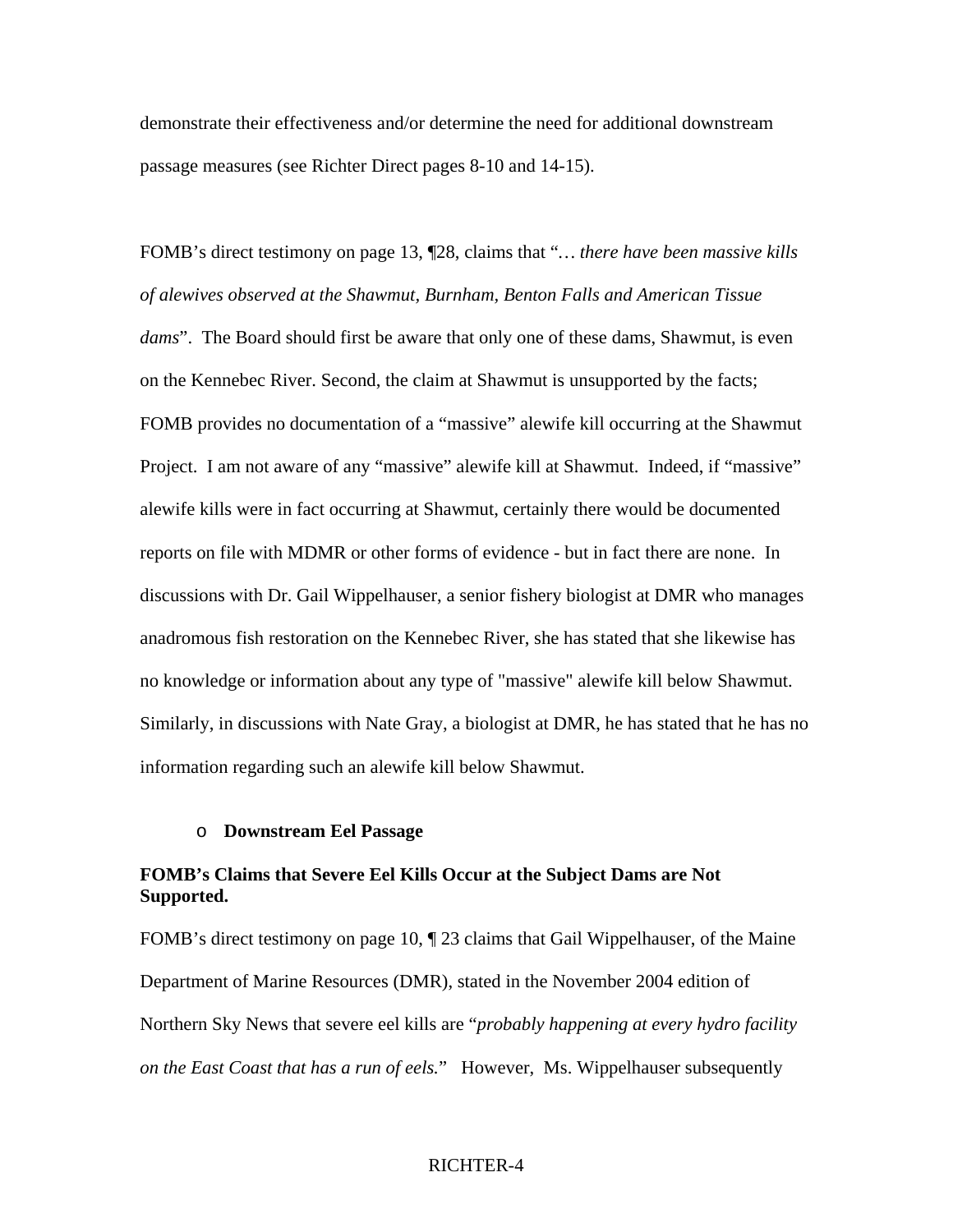clarified that the quote is simply indicative of her general opinion that some level of eel mortality is probably happening at all hydro facilities. (January 25, 2007 telephone call with Ms. Wippelhauser.) Furthermore, contrary to FOMB's categorization of Ms. Wippelhauser's statements, Ms. Wippelhauser did not state that eel mortalities of similar magnitude to those characterized below Benton Falls are taking place at all hydro projects. Therefore, FOMB took Ms. Wippelhauser's statement from the Northern Sky Newspaper out of context and the statement does not support a conclusion that there is severe eel mortality at the Weston, Shawmut or Lockwood projects. Additionally, I am not aware of any severe eel kills at the Weston, Shawmut or Lockwood projects.

### **FOMB's Proposed Passage Requirements Are Based on an Unproven Assumption that Existing Passage Measures at the Subject Projects are Not Adequate.**

FOMB's direct testimony on page 13, ¶ 30, states that "*Fundamental requirements of safe and effective passage are blocking access to turbines and guiding eels/fish towards an alternative pathway through or around dams.*"

While these proposed actions may be part of the considerations for effective eel passage, there are a number of reasons that the immediate installation of measures to block access to turbines, or to shut down turbines at night, are not warranted at this time. First, FOMB presumes that existing interim passage measures are not adequate. As stated in my prefiled testimony, FPLE's tailrace observation program has provided meaningful data on the relative abundance of dead or injured eels occurring at each project and this evidence indicates that significant mortality events have not been observed at these projects. (See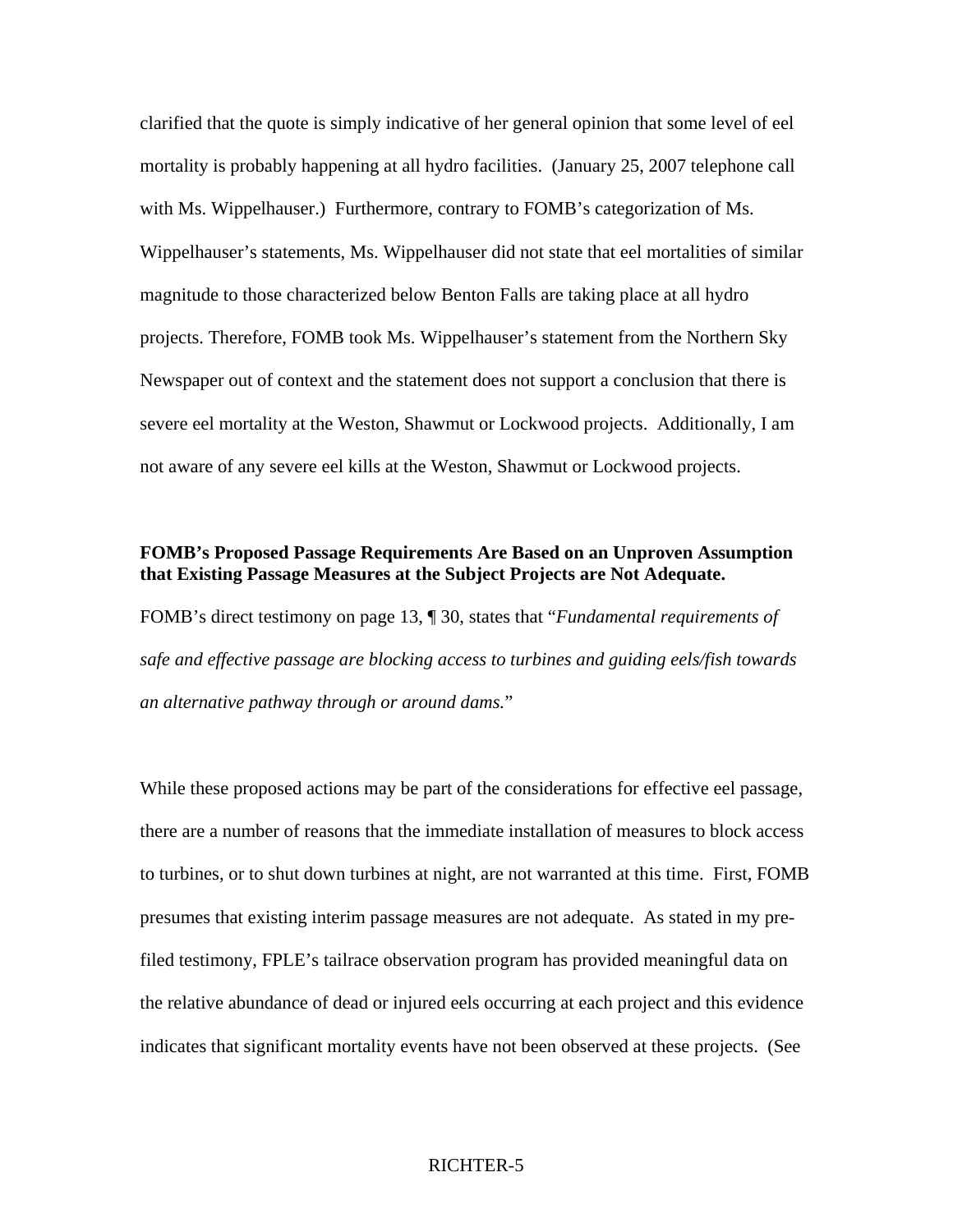Richter Direct, p.13) Thus, there is no evidence that existing interim measures are inadequate.

Also, in 2006, FPLE developed additional plans in consultation with DMR, NMFS and USFWS to study downstream eel passage effectiveness at the Lockwood, Shawmut and Weston projects. These plans were filed with the DEP and FERC on January 12, 2007. The plans call for detailed radio-telemetry studies to be conducted at Lockwood and Shawmut in 2007 and at Weston in 2008 in order to obtain quantitative data on eel migration routes and passage effectiveness at the projects. If the studies demonstrate that eels are not passing the project(s) effectively via existing passage routes, then FPLE will provide facilities and or operational modifications to provide cost-effective passage subsequent to consultation with the resource agencies. These studies are discussed in more detail in my pre-filed direct testimony. (See Richter Direct, p.14-15.)

FPLE's predecessor in ownership of these projects, Central Maine Power Company (CMP), took a similar approach to improve adult and juvenile alewife downstream passage effectiveness at the Fort Halifax Project in the mid-1990s. During the effectiveness studies, CMP identified that adult and juvenile alewives were passing the project via the spillway, via an existing surface spill gate, and via the turbines. In an effort to reduce turbine entrainment of juvenile alewives, CMP conducted studies and experimented with various trash rack screens and operational measures to reduce entrainment. CMP subsequently installed aluminum punch plate screening over the existing trash racks. This approach was approved by the resource agencies and FERC,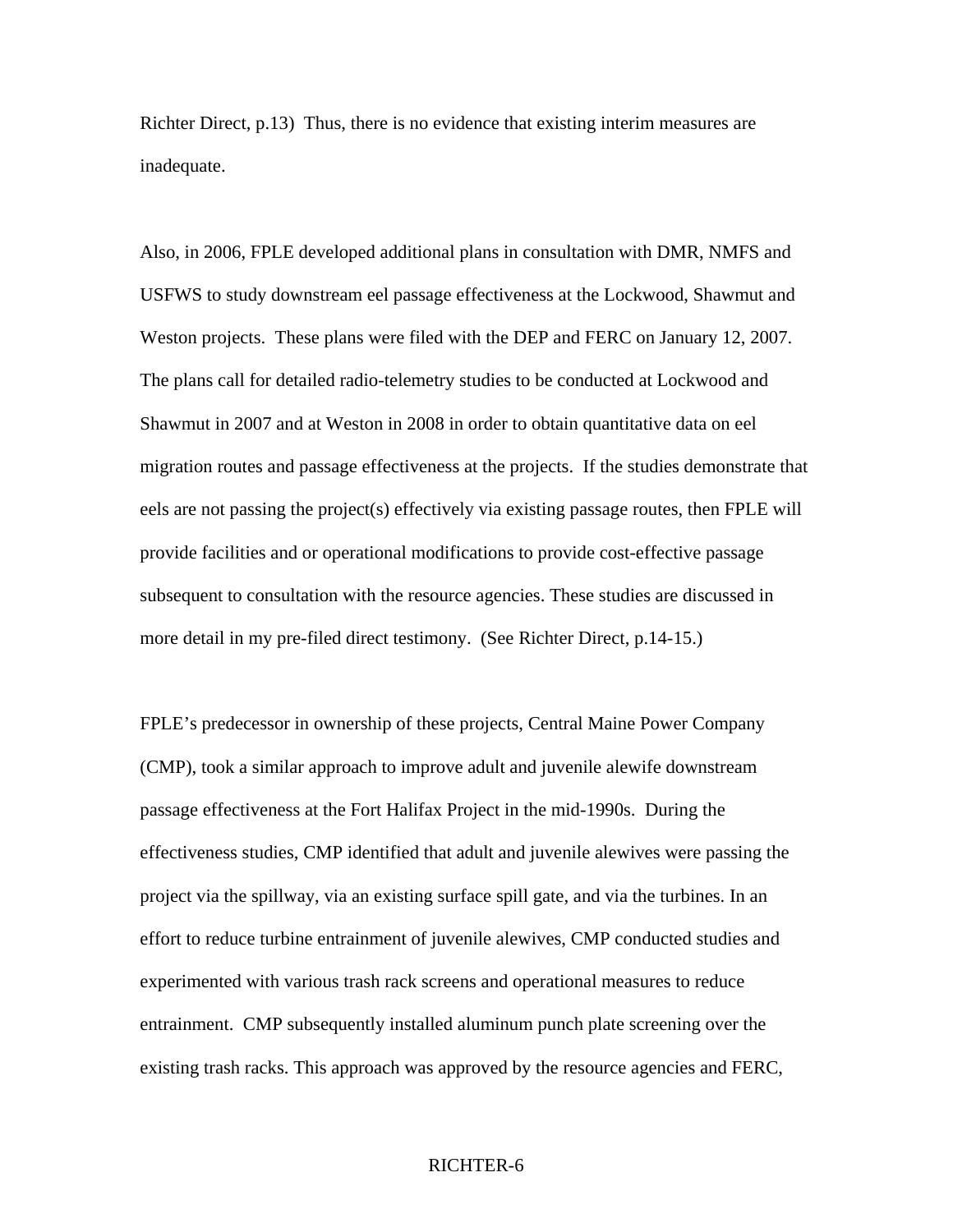and is being implemented at this project on an annual basis. The result, based upon scientific information and design, is effective fish passage for adult and juvenile alewives.

CMP took the same approach to resolve an adult shad downstream passage issue at the Cataract Project on the Saco River in the mid-1990s. During their studies, CMP identified that downstream migrating adult shad were not using an existing surface sluice originally designed to provide downstream passage. CMP conducted studies and experimented with various operational measures to effectively pass shad. CMP subsequently instituted seasonal lowering of two hinged flashboard sections at the project to provide improved passage. This approach was approved by the resource agencies and FERC, and is implemented on an annual basis at the project. The result, based upon scientific information and design, is effective fish passage for American shad.

Additionally, FPLE took the same approach to resolve an Atlantic salmon smolt downstream passage issue at the Bar Mills Project on the Saco River in the early 2000s. During these studies, FPLE identified that downstream migrating salmon smolts were not using an existing surface sluice designed to provide downstream passage. FPLE conducted studies and experimented with various devices to guide smolts towards a surface sluice and away from the turbines. FPLE subsequently installed an eight foot deep floating boom that is successfully guiding smolts to the surface sluice and away form the turbines. This approach was approved by the resource agencies and FERC, and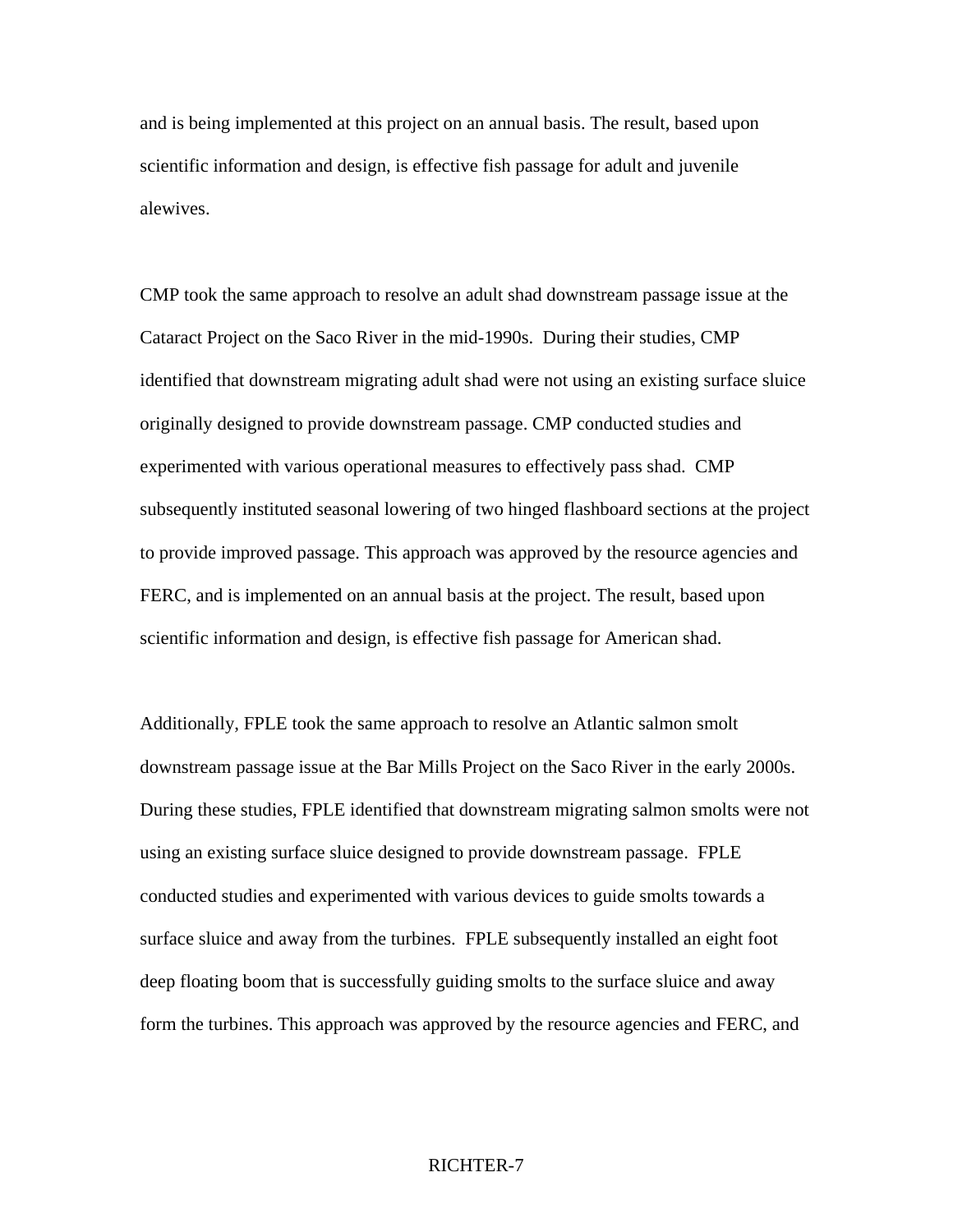is implemented on a seasonal basis at the project.<sup>[1](#page-11-0)</sup> The result, based upon scientific information and design, is effective fish passage for Atlantic salmon smolt.

The same personnel involved with the above described Fort Halifax, Cataract and Bar Mills effectiveness studies are presently employed by FPLE. Similar to the above, it is FPLE's intention to conduct the studies necessary to make informed decisions regarding what, if any, additional cost effective measures should be undertaken at each of these projects to pass fish effectively. As noted above, site specific studies found that three entirely different remedies were effective in improving fish passage at the Fort Halifax, Cataract and Bar Mills projects, respectively. In light of these results, simply installing a measure in a hasty manner at any of the Kennebec projects may not be necessary nor effective, and is not a rational response in this case.

### **REBUTTAL OF DOUGLAS WATTS TESTIMONY**

#### o **Upstream Anadromous Fish Passage**

### **Mr. Watts' claims that the dams do not provide upstream passage for anadromous species is not supported by the facts.**

Mr. Watts direct testimony at page 5, ¶ 19, states that, *"Today, these four dams are completely impassable to these five indigenous migratory fish species [Atlantic salmon, American shad, alewife, blueback herring and sea lamprey] during their upstream migration from the Atlantic Ocean."* 

 $\overline{a}$ 

<span id="page-11-0"></span> $<sup>1</sup>$  A similar guidance system was installed at the Hydro-Kennebec Project in 2006.</sup>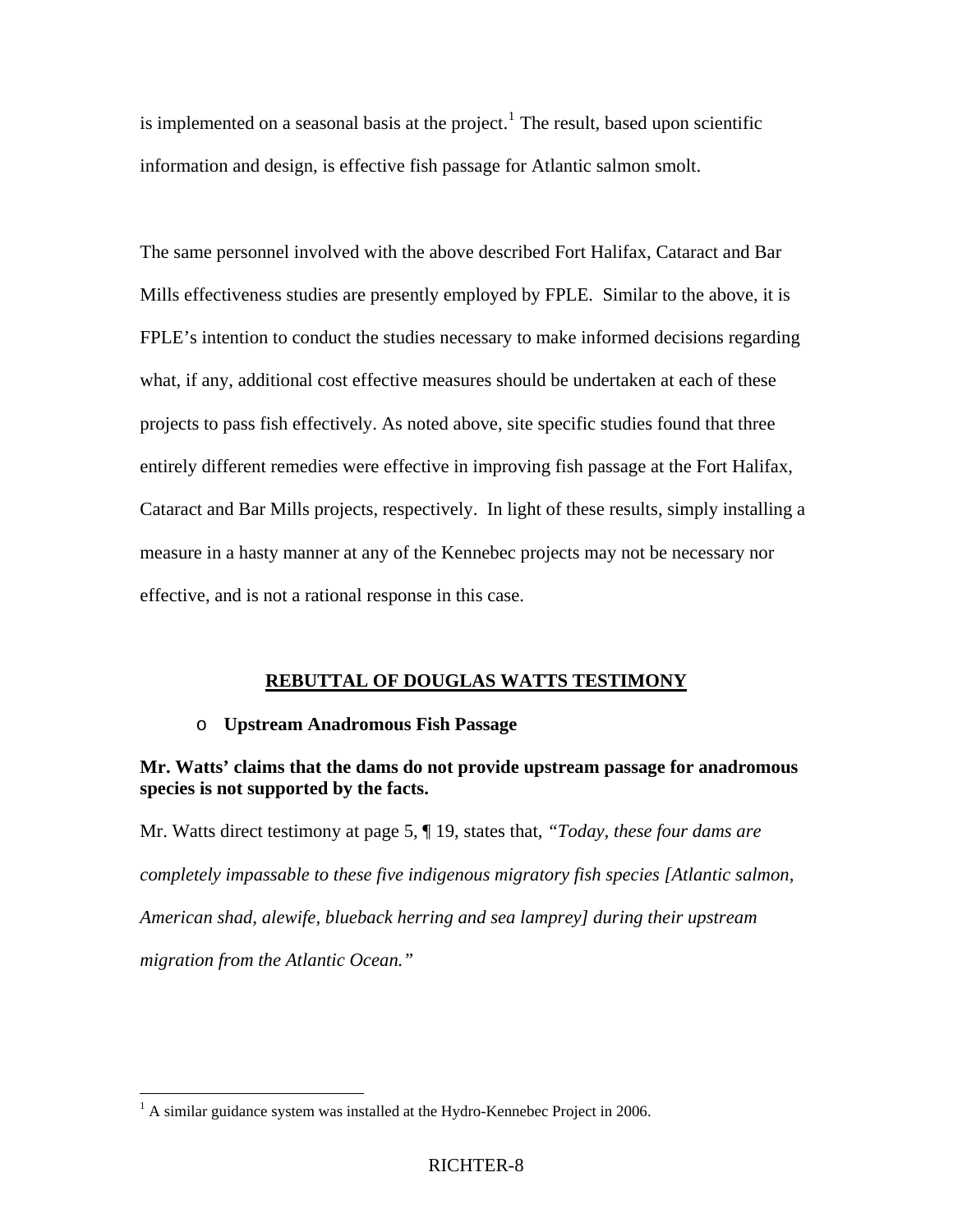The fact of the matter is that upstream passage for anadromous species is provided for all four dams, Lockwood, Hydro-Kennebec, Shawmut and Weston, by the fish lift, sort and transport facilities constructed at the Lockwood Project in 2006. The lift facility is shown in EXHIBIT FPLE-33. This facility allows anadromous fish to be trapped and sorted by qualified biologists and then transported safely throughout the river basin to appropriate spawning habitat at the direction of DMR and MASC. The effectiveness of this system is discussed by Mr. Kulik in his rebuttal testimony.

#### o **Downstream Eel Passage**

### **Mr. Watts' Claims that the Subject Dams Do Not Provide Safe Passage for Adult American Eels is Not Supported by Any Site Specific Evidence.**

On page 21, ¶ 46 of his direct testimony, Mr. Watts asserts that the Lockwood, Shawmut and Weston Dams do not provide safe passage for adult American eels. As support for his contention, Mr. Watts' direct testimony on page 22,  $\parallel$  51, references a December 20, 2006 email from Nate Gray (DMR) to Douglas Watts. This email describes some eel observations completed by DMR below the Shawmut project in 2004, specifically;

*"We had an underwater camera set up and we investigated the east turbine outfalls and tailrace/pool below and saw no eels. Returning to the boat ramp we investigated the south (new) turbine tailrace and found some adults that had most likely been entrained at Shawmut. There were not a lot, perhaps 10 or so and all located within a fairly small area." (Emphasis added.)* 

In addition, Mr. Gray provided the following summary of his eel observations below

Lockwood in 2006;

*"We performed four passes (eight one ways) on different lines of drift to see what there was to see. We saw none. There were enough velocity refugia that if there were a significant event I believe we would have seen evidence of entrainment. I also believe (with no substantial evidence, just a gut feeling) that the high water*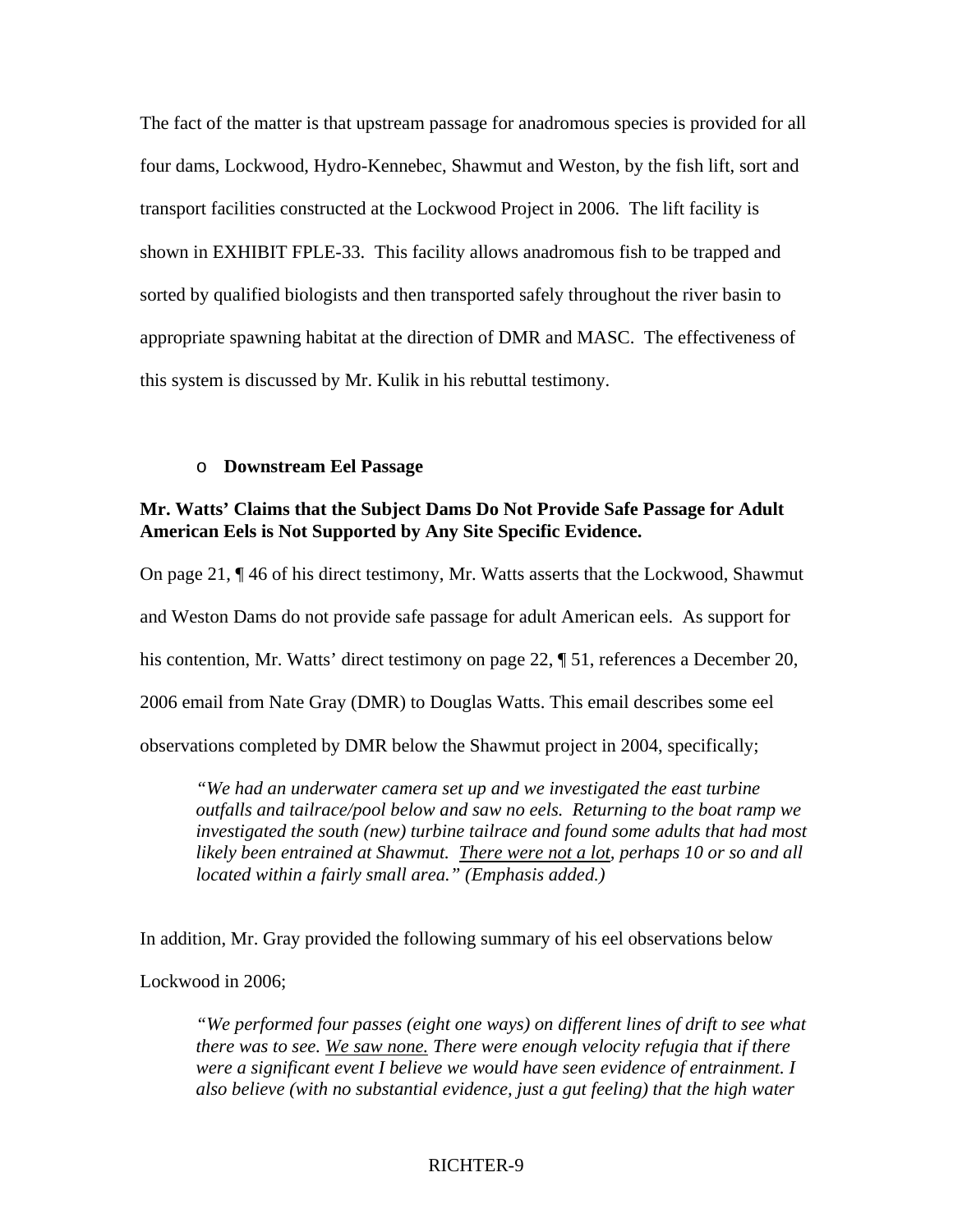*may have dealt outmigrant adults a good hand. Multiple passage opportunities specifically at Lockwood with the spillway running constantly."(Emphasis added.)* 

As described in my pre-filed direct testimony, FPLE has an ongoing tailrace observation program that includes looking for dead and injured eels in the project tailraces. This program began in 2004 and indicates that significant injury or mortality events have not been observed at these projects. (See Richter Direct, p.13-14.)

For example, in 2006 at the Lockwood project, FPLE looked for dead or injured eels via a canoe, under-water camera, and view tubes in the same tailrace vicinity as investigated by DMR. FPLE came up with the same conclusion as DMR, that is, FPLE saw no dead or injured eels in this location, and if there had been a significant mortality event in this location then FPLE would have seen evidence of this event. The findings of this program are more fully detailed in my direct testimony.

FPLE's tailrace observation program has provided meaningful data on the relative abundance of dead and injured eels occurring at each project; this evidence indicates that significant injury or mortality events have not been observed at these projects.

#### **CONCLUSION**

In my opinion, Petitioners have not met their burden of proof to demonstrate that the projects pose a threat to human health or the environment, that the owners have violated any laws administered by the DEP, or that there has been a change in a condition or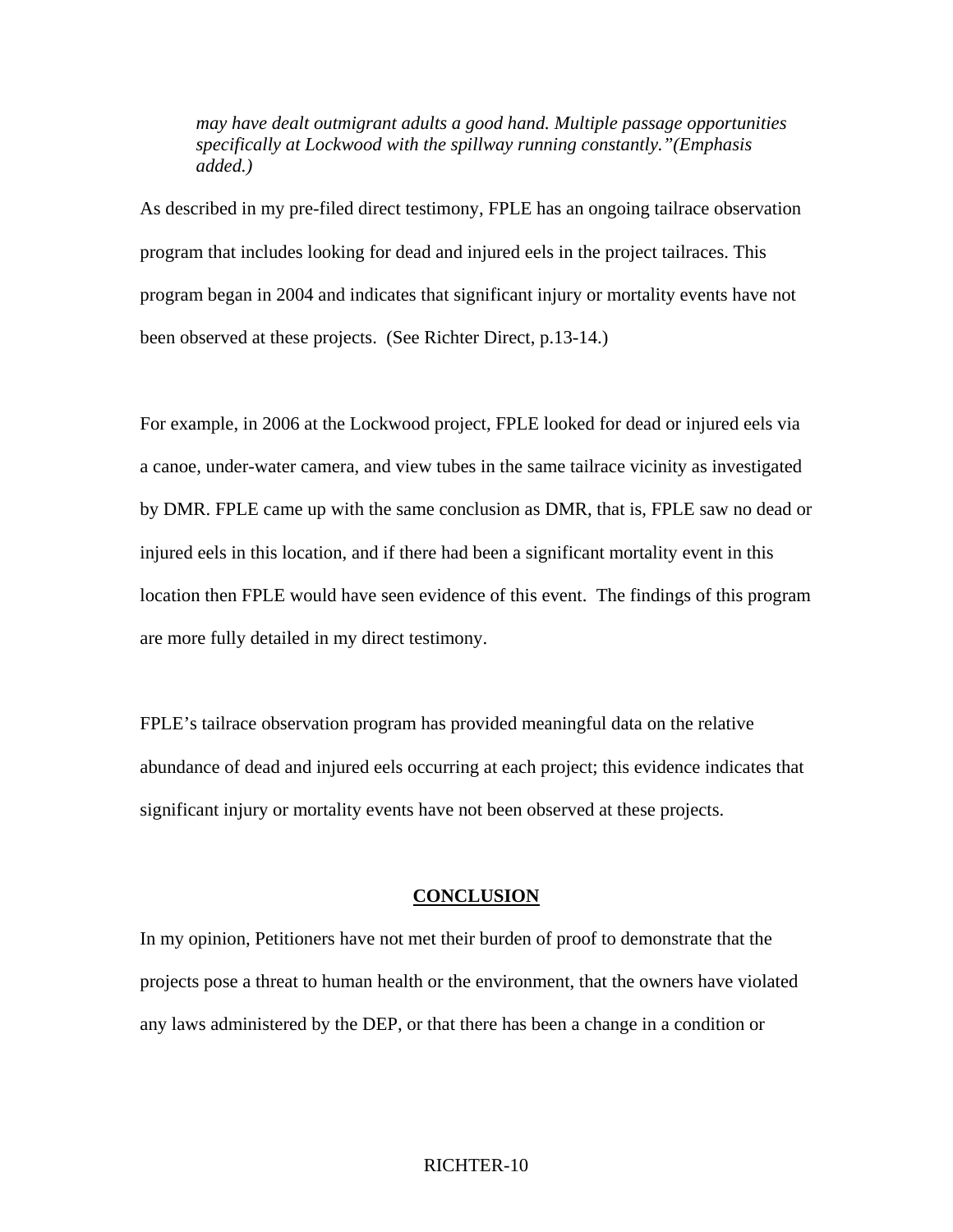circumstance that requires revocation, suspension or modification of the terms the water quality certifications for the Lockwood, Shawmut or Weston projects.

The petitioners' claim that upstream and downstream passage measures for anadromous species are not adequate at the projects is not supported by any site specific facts. In my professional opinion adequate upstream and downstream passage measures are provided for at the projects in accordance with the KHDG agreement and the water quality certifications for the projects.

The petitioners' claims that significant eel mortality is occurring at the subject dams are not supported by any specific evidence. In my professional opinion, the petitioners have not demonstrated that adequate downstream eel passage is not presently being provided for at the Lockwood, Shawmut and Weston projects through existing measures. As discussed above, FPLE will implement the planned effectiveness studies in 2007 and 2008. If the studies demonstrate that eels are not passing the project(s) effectively via existing interim passage routes, then FPLE will, subsequent to consultation with the resource agencies, provide facilities and or operational modifications to provide costeffective passage.

Therefore, the Board should deny the petitions.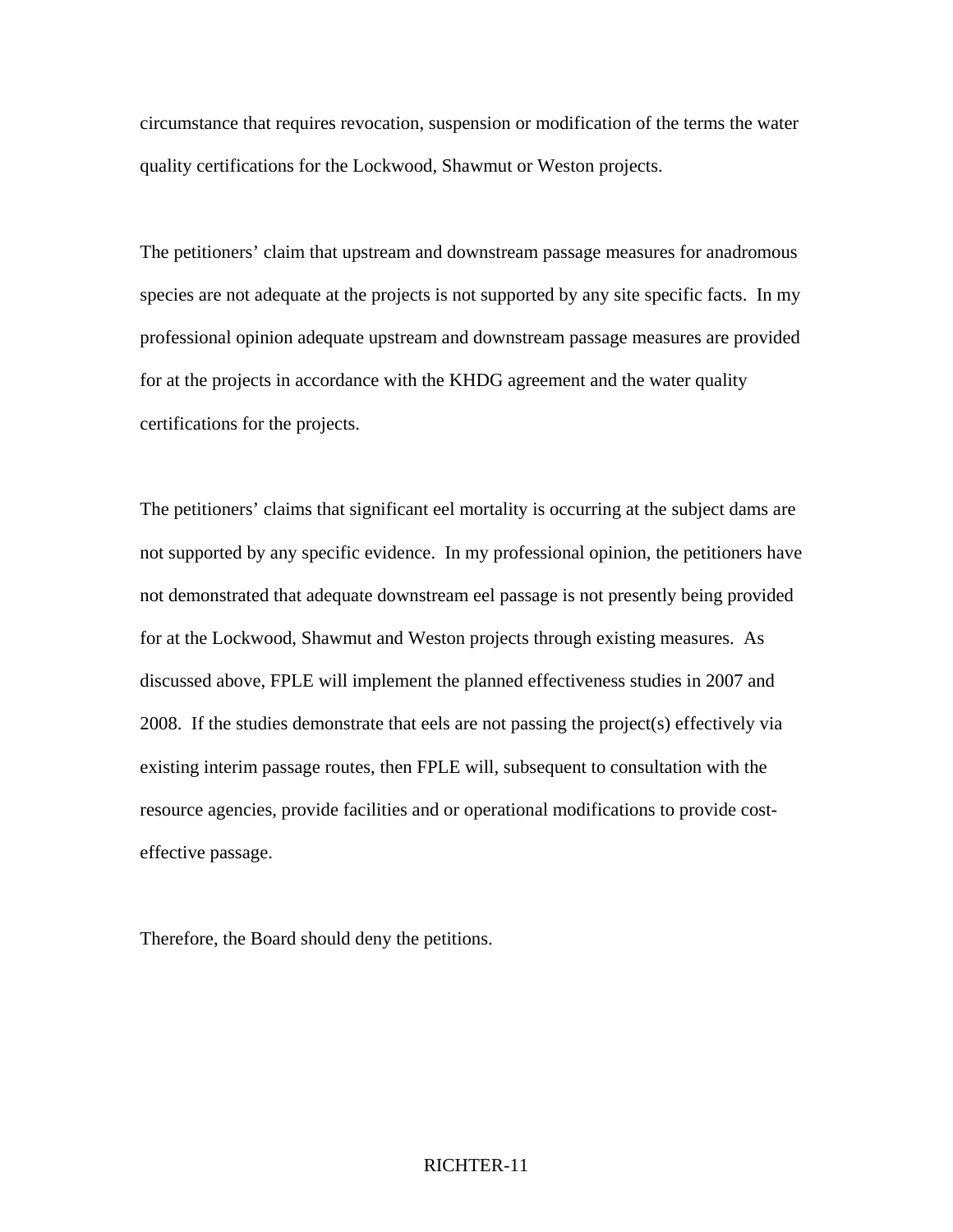Dated:  $2 - 2 - 07$ 

Robert C. Richter III

**STATE OF MAINE** COUNTY OF Kennebec

 $\Pi$ Personally appeared before me the above-named Robert C.Richterand made<br>oath that the foregoing is true and accurate to the best of his knowledge and belief.

Dated:  $2 - 2 - 07$ 

Notary Public My Commission Expires:

DONNA A. SEVERANCE<br>ROTARY PUBLIC, STATE OF MAINE<br>MY COMMISSION EXPIRES AUGUST 16, 2011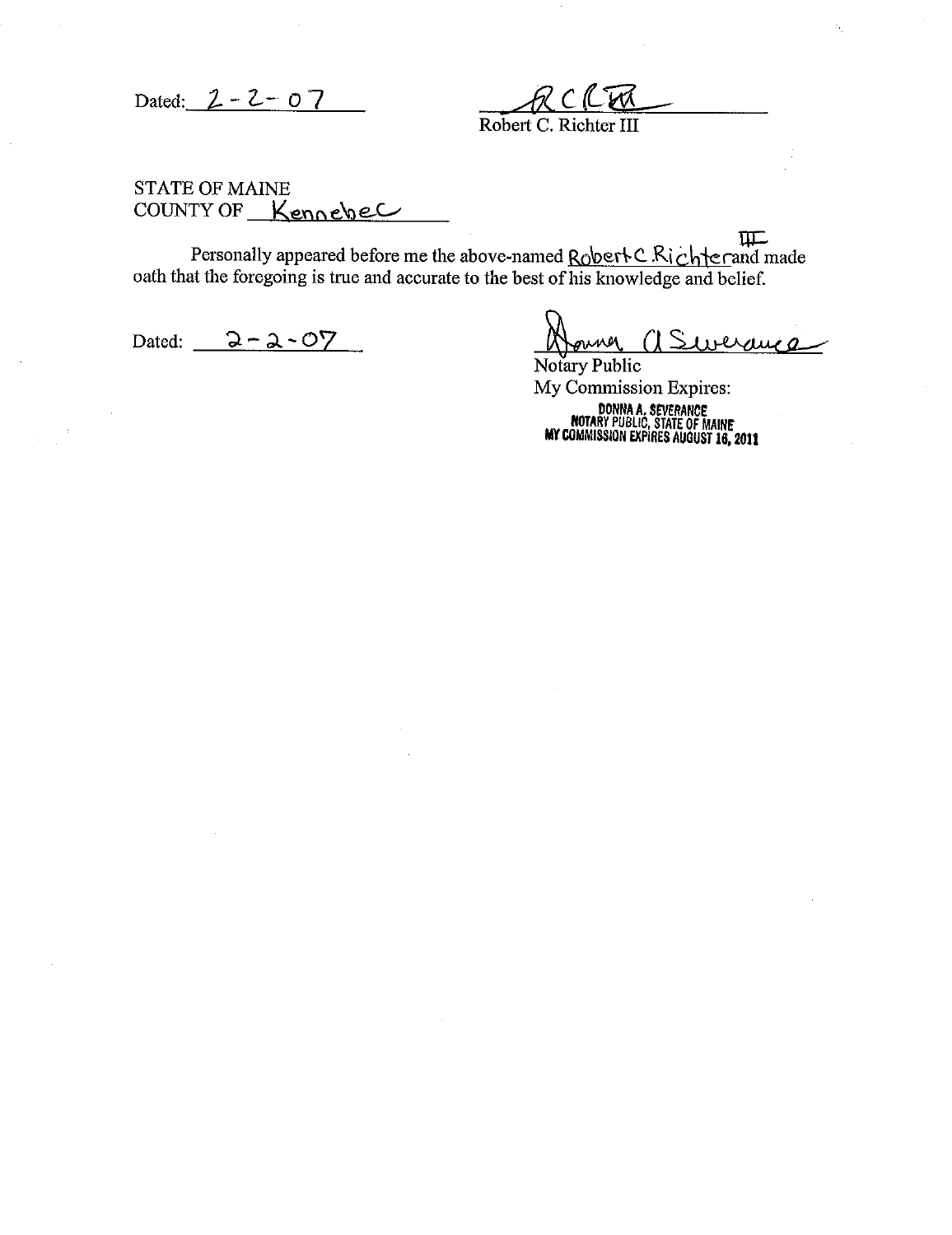Weston Project Downstream Fish Passage Alternative Spillage Routes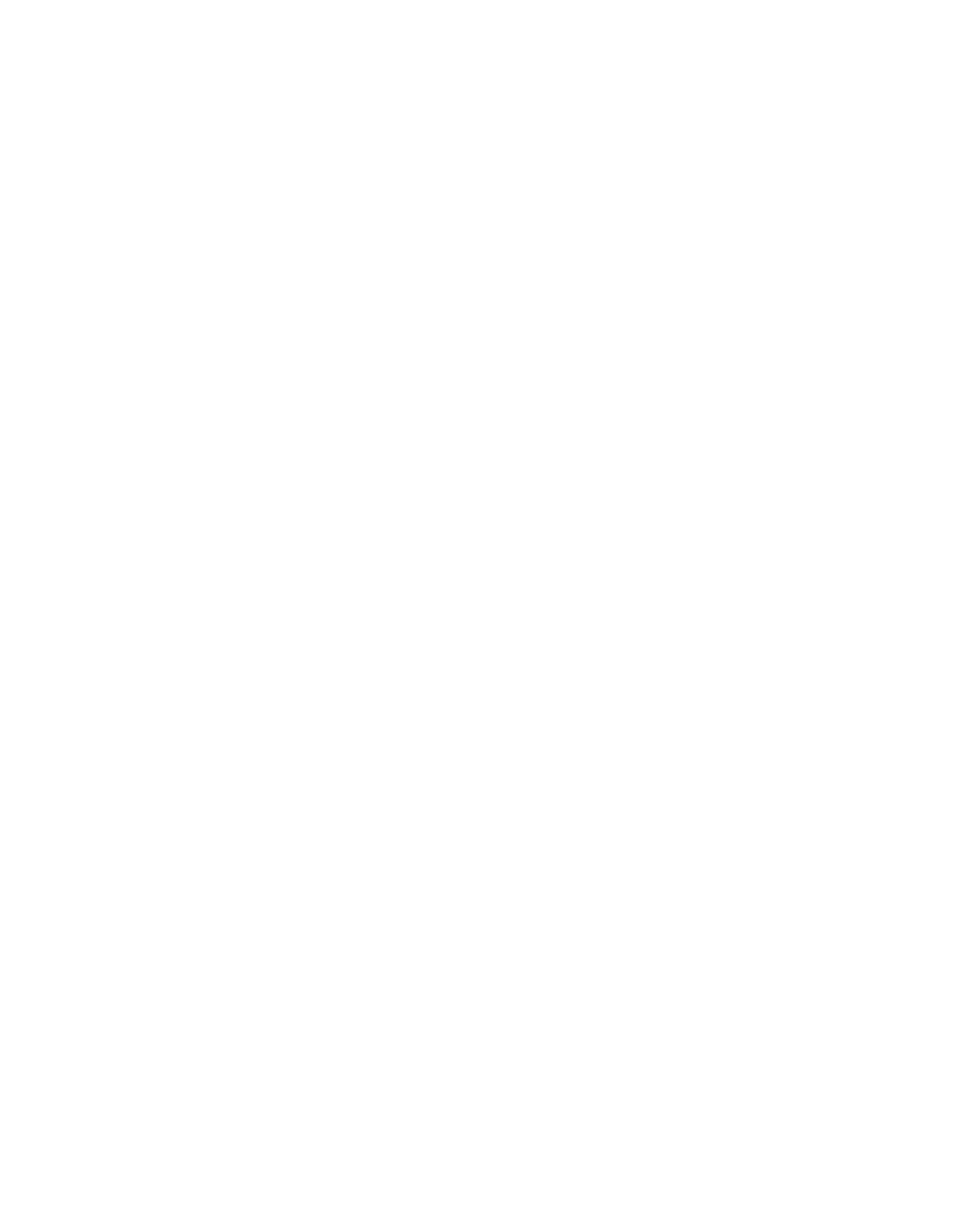Weston – South Channel Dam, Powerhouse, Log Sluice Gate, Stanchions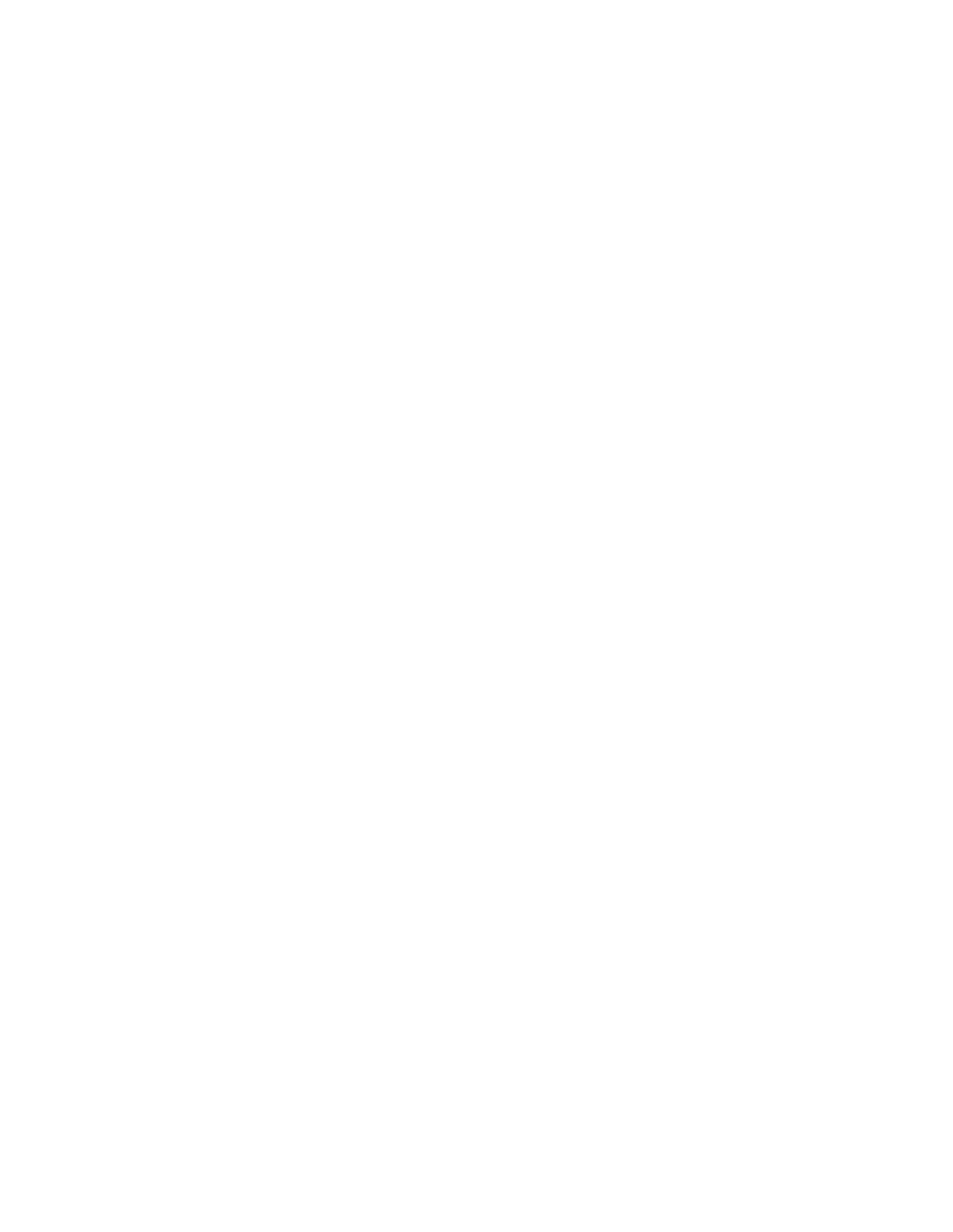Weston – South Channel Dam, Log Sluice Gate Opening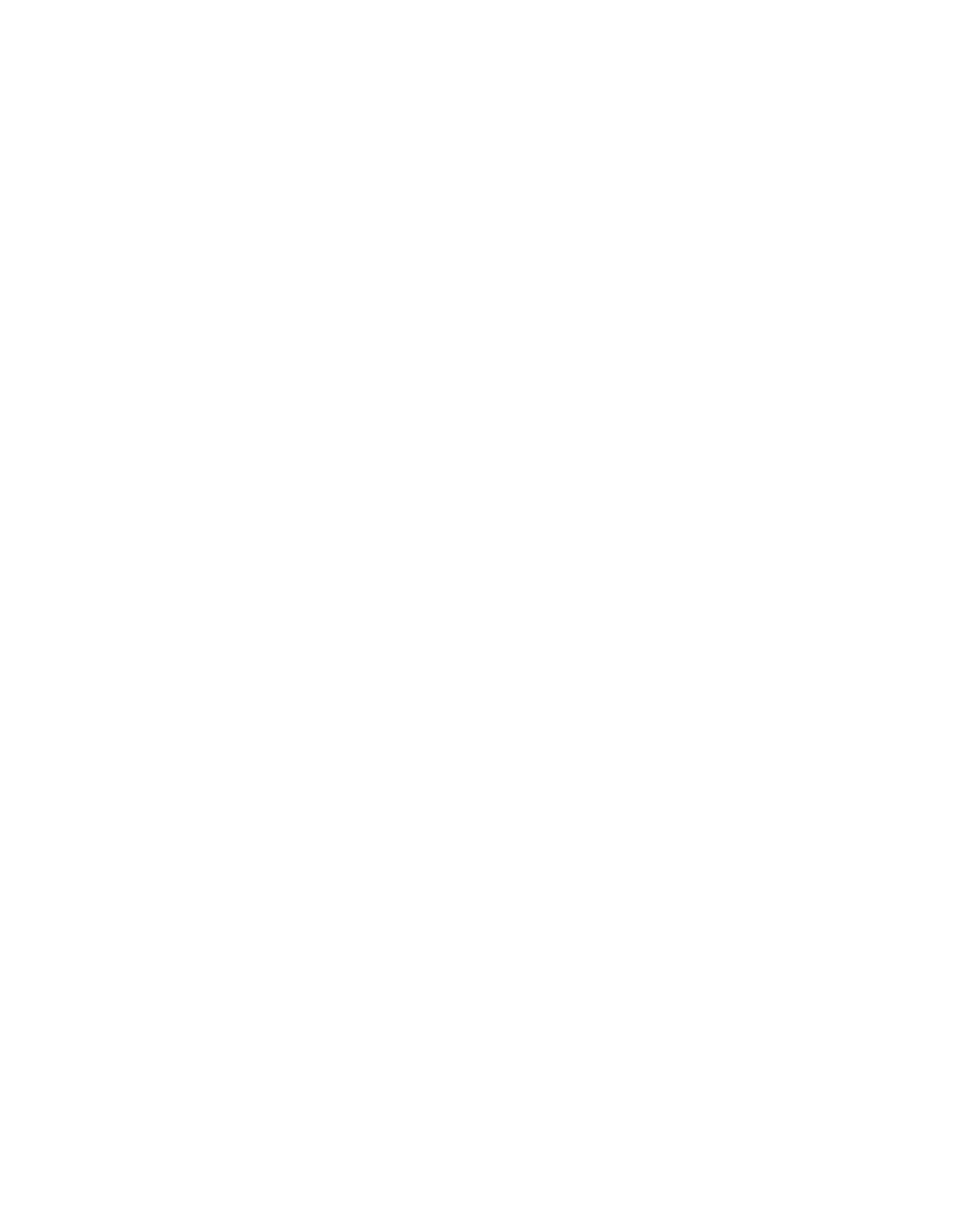Weston – South Channel Dam, Log Sluice Gate Discharge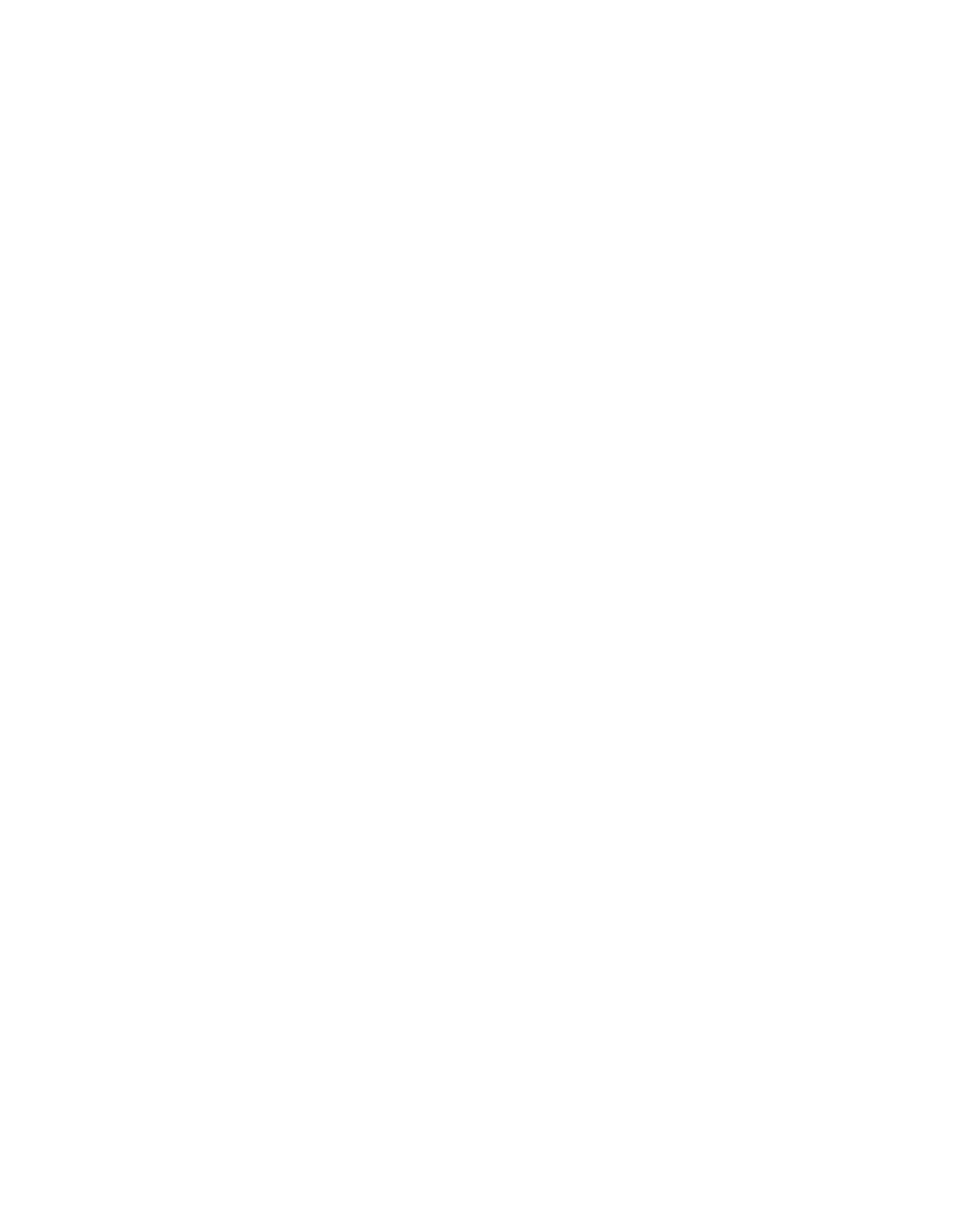Weston – North Channel Dam, Taintor Gates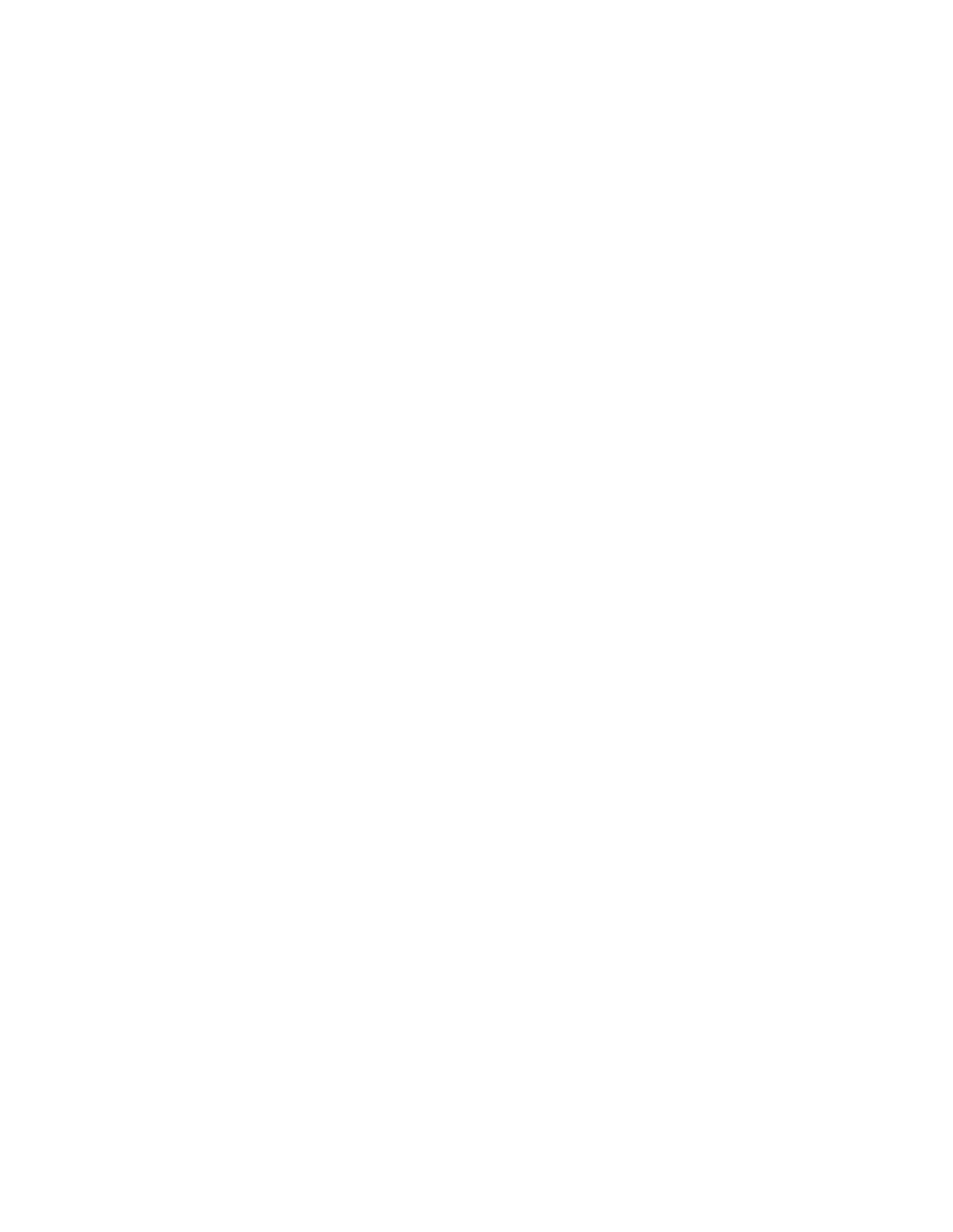Shawmut Project Downstream Fish Passage Alternative Spillage Routes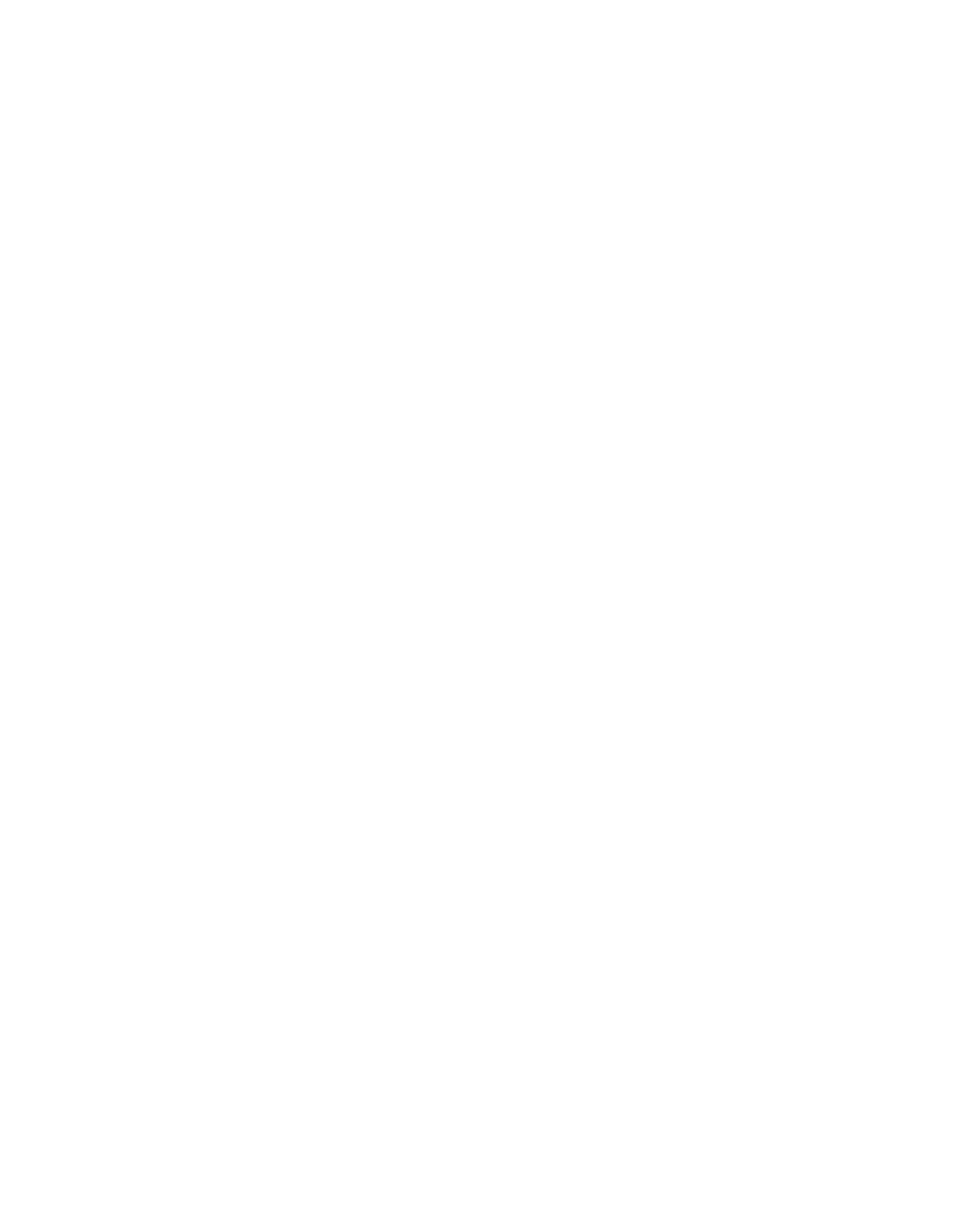Shawmut - Spillway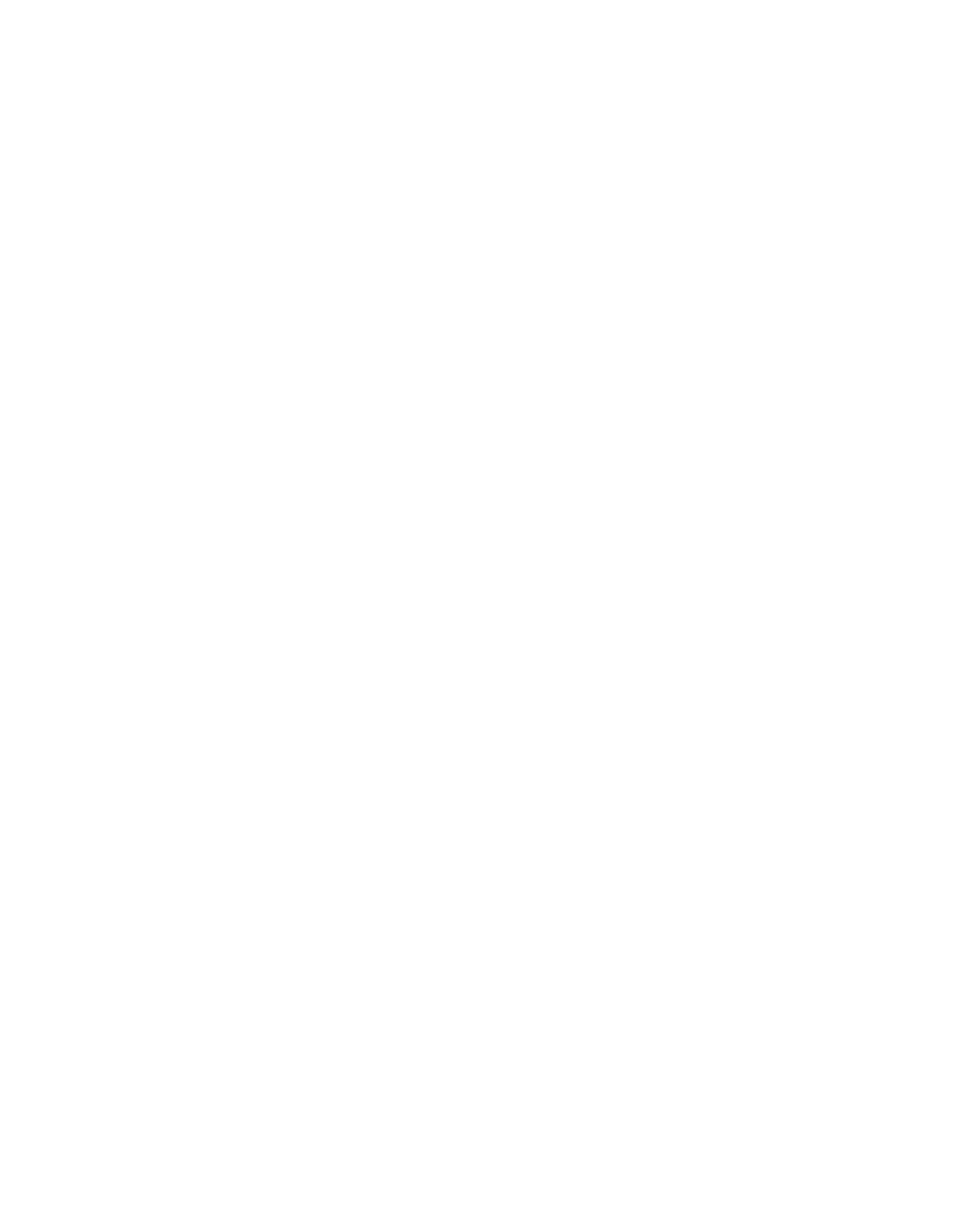Shawmut - Surface Gate Sluice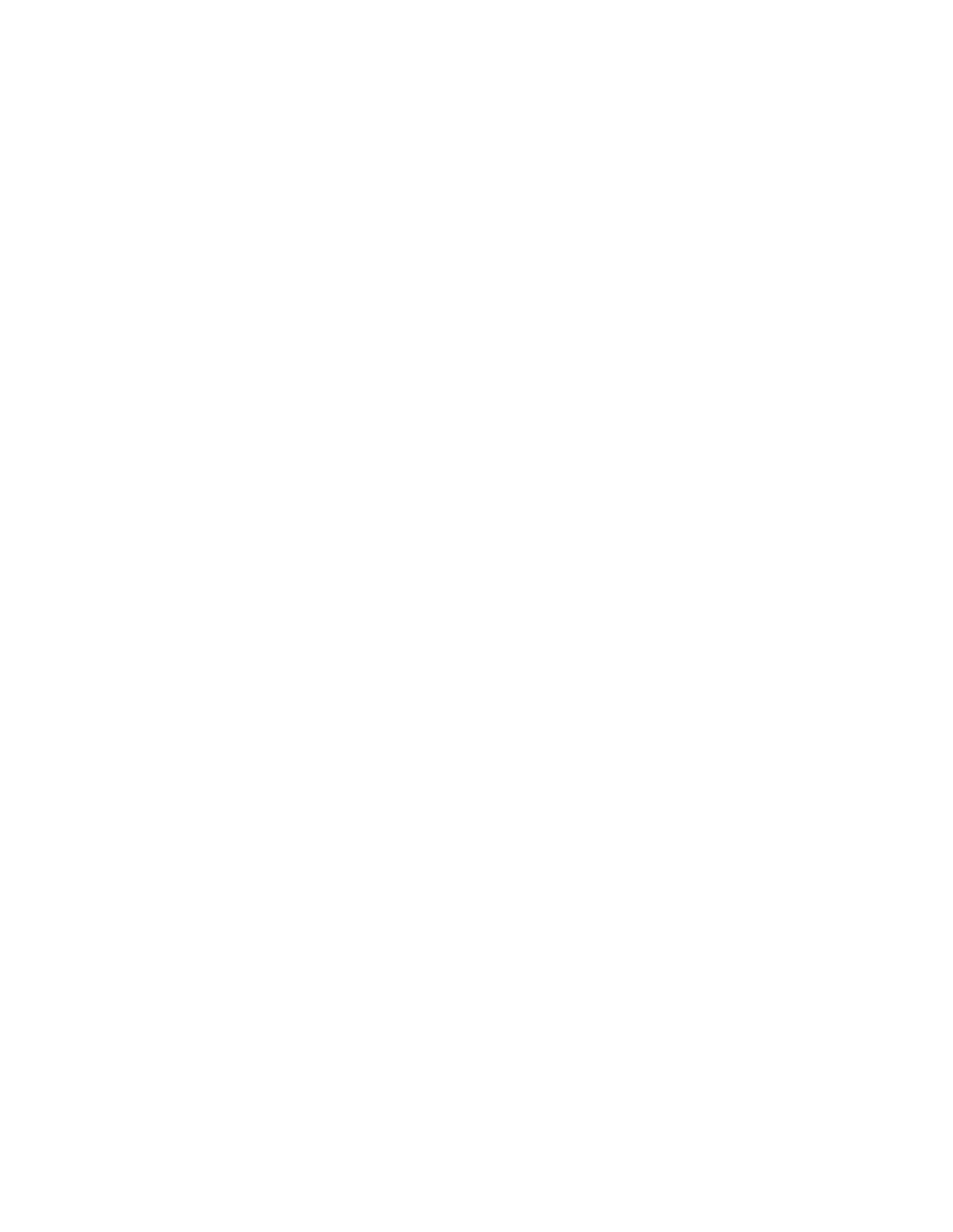Shawmut – Taintor Gate (Deep Gate Located Below Taintor Gate)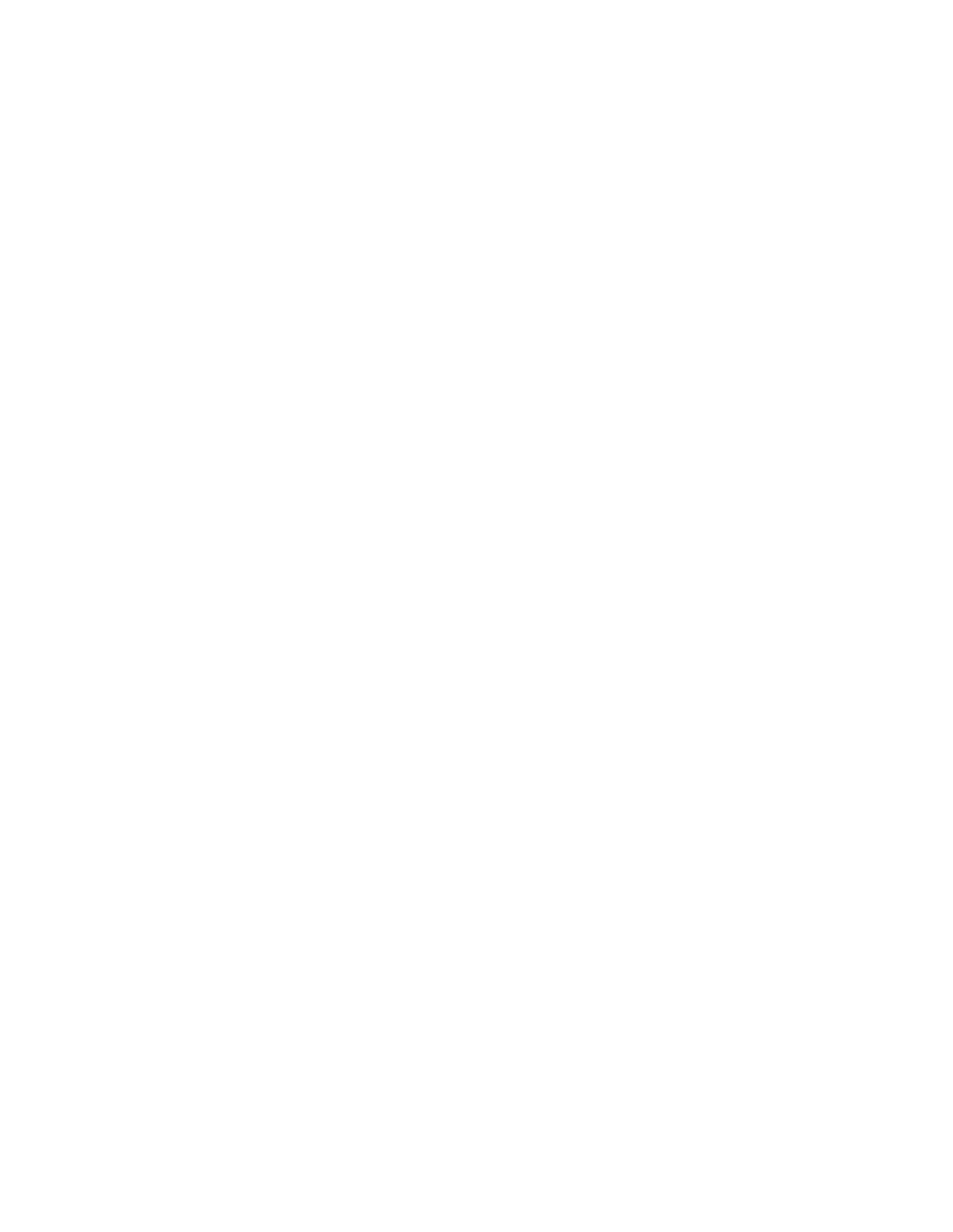Shawmut - Taintor Gate, Deep Gate and Surface Sluice Gate Discharges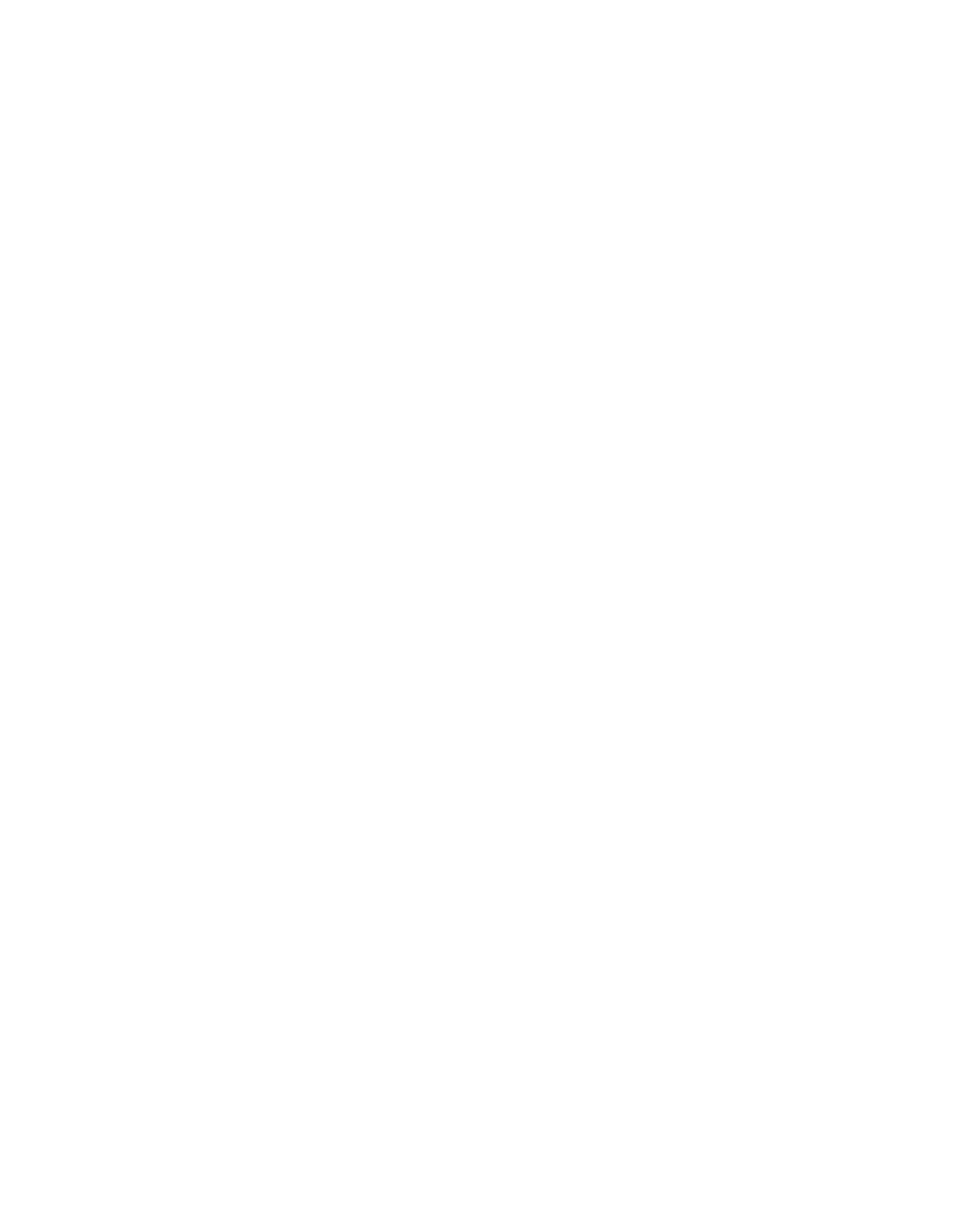Lockwood Project Downstream Fish Passage Alternative Spillage Routes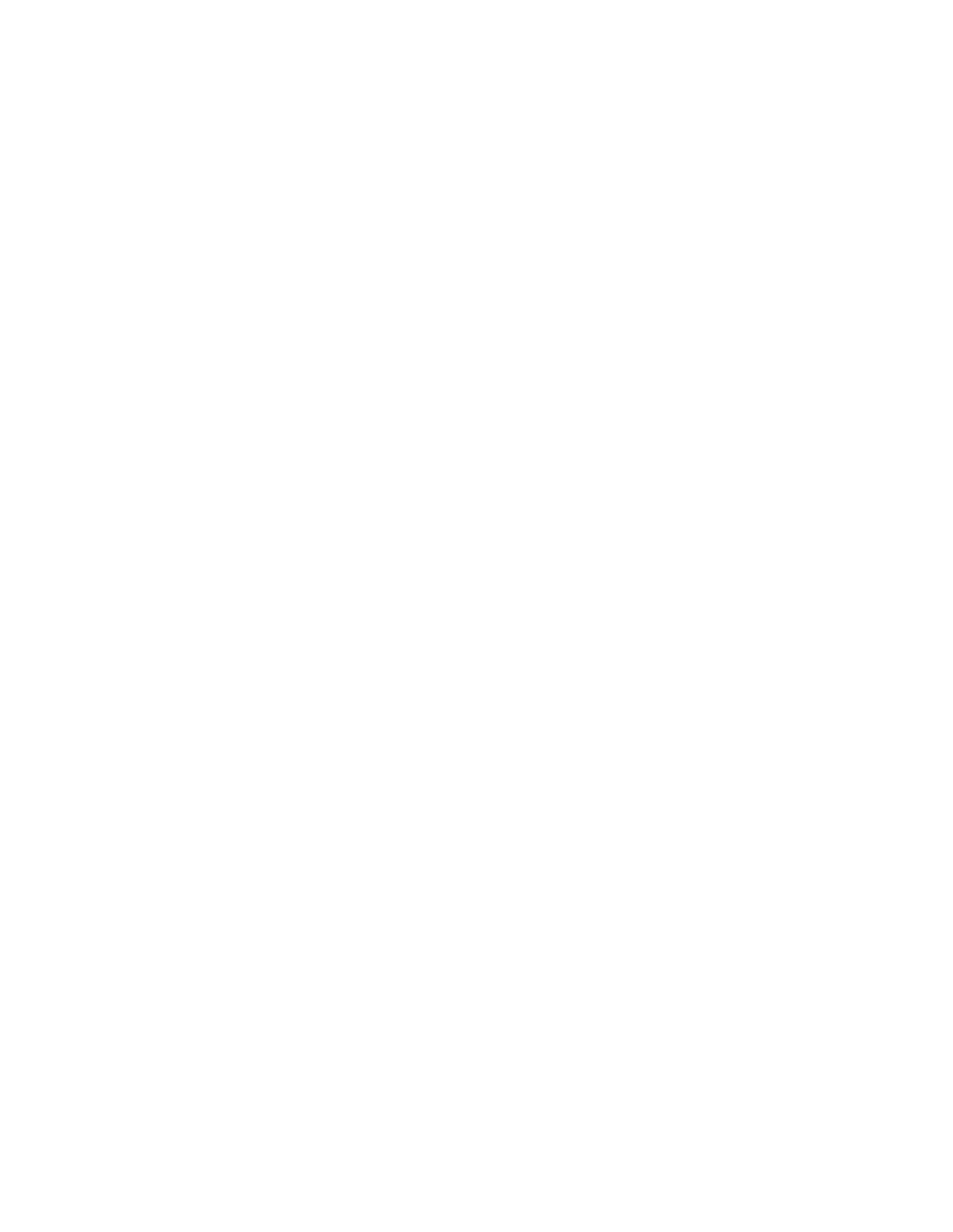Lockwood – Spillway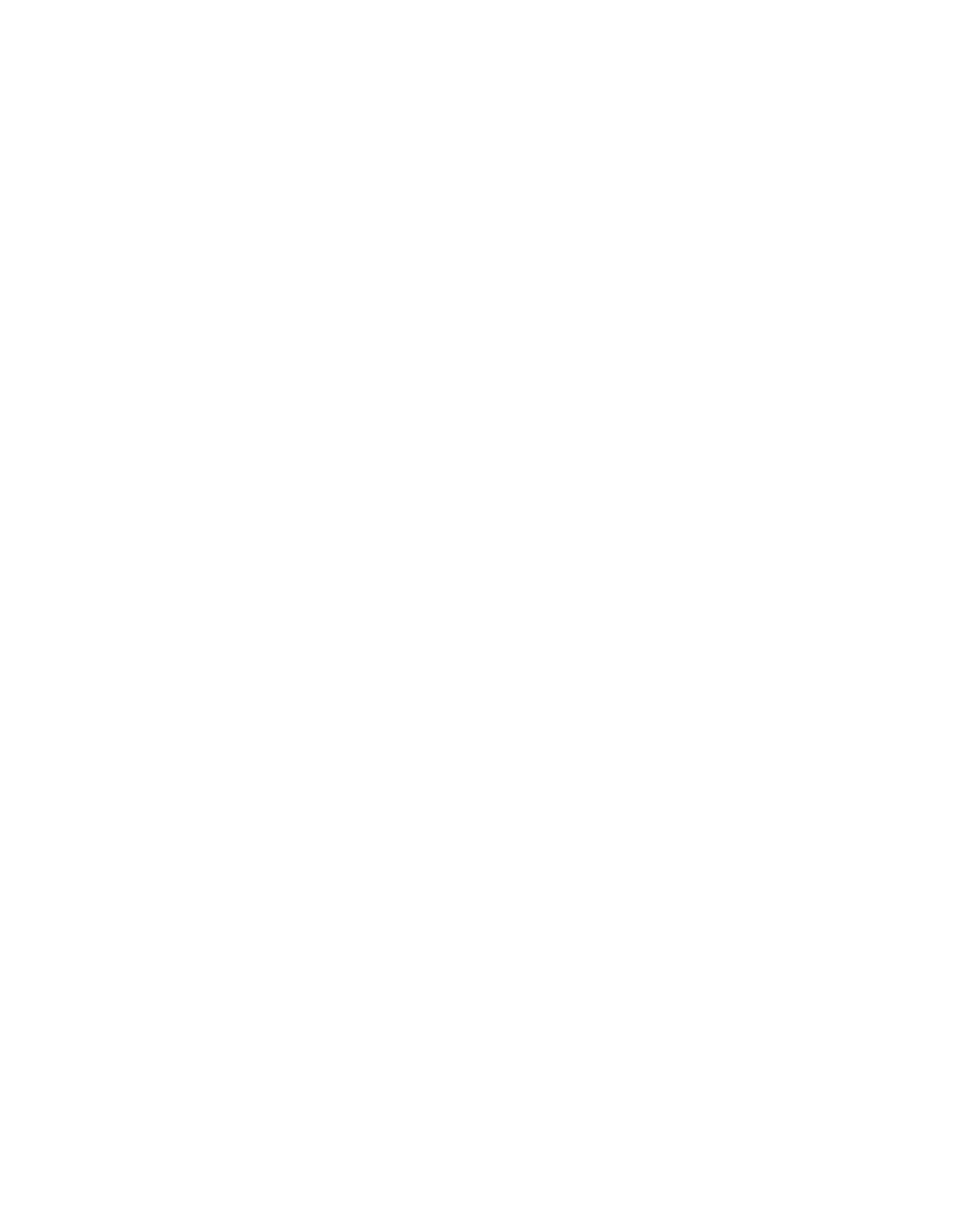Lockwood – Deep Gates, Turbine Intake Racks (Units 1-6), Dewatered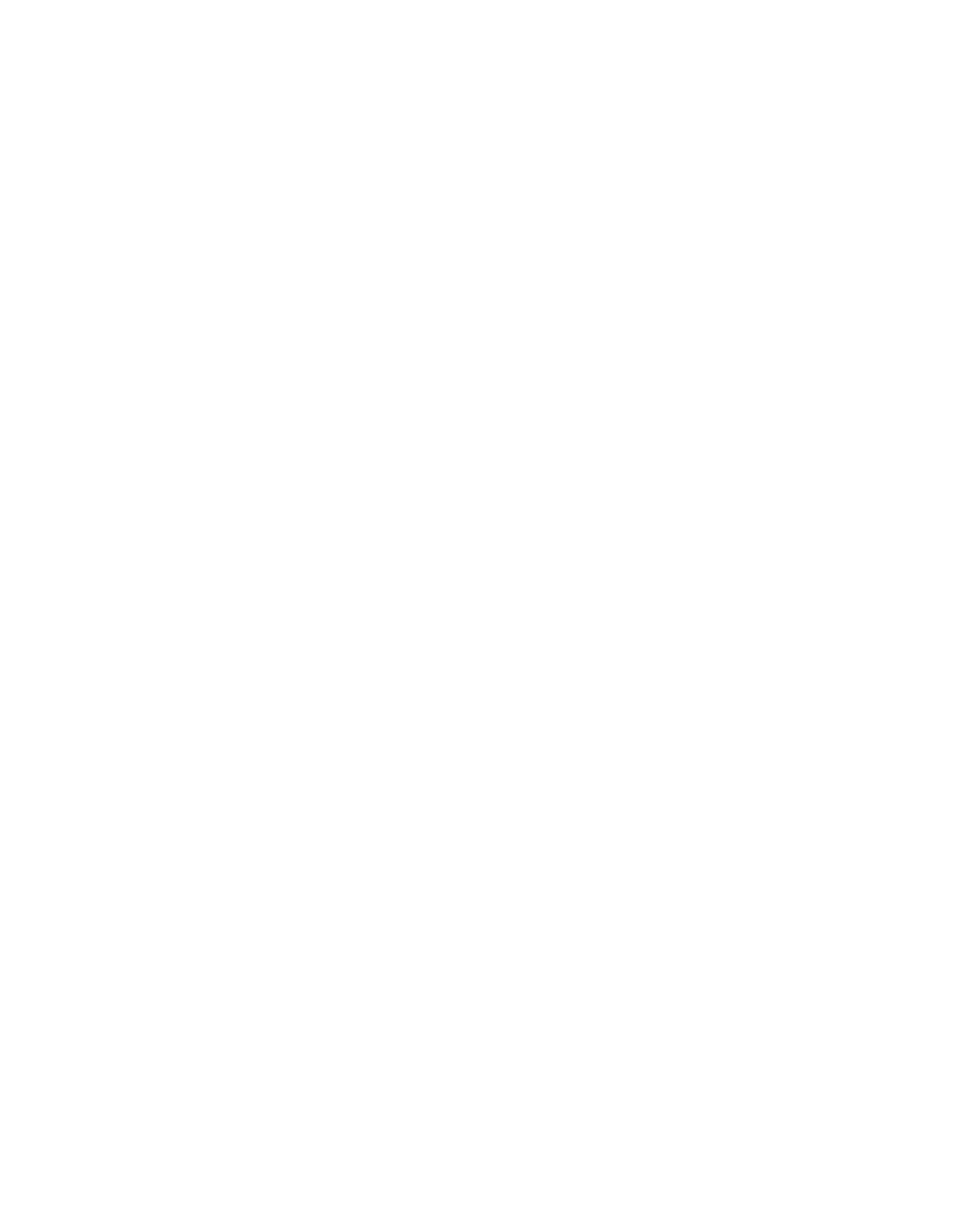Lockwood – Surface Sluice Gate, Turbine Intake Racks (Unit 7), Attraction Water Intake for Upstream Fish Lift, Dewatered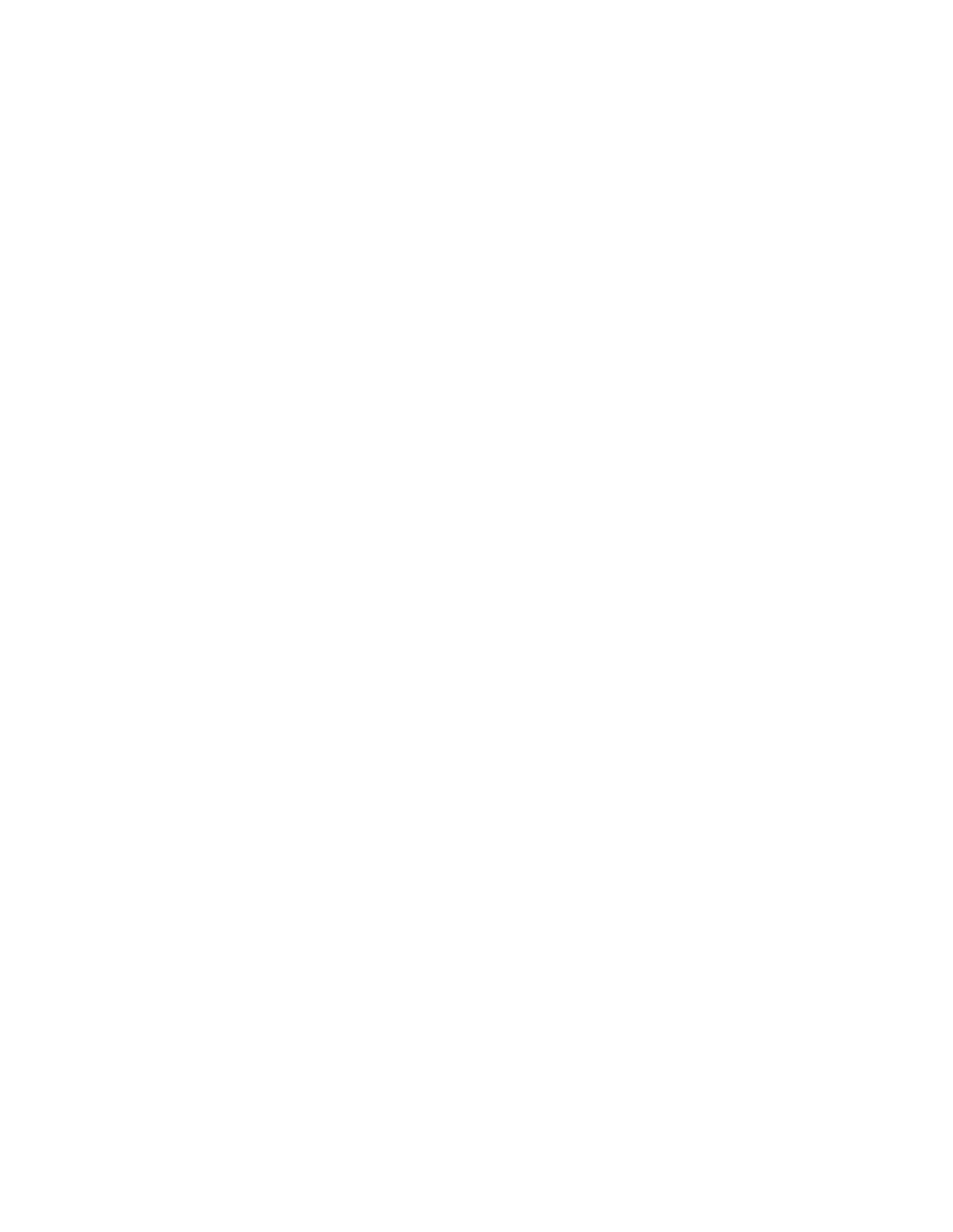Lockwood – Surface Sluice Gate Discharge